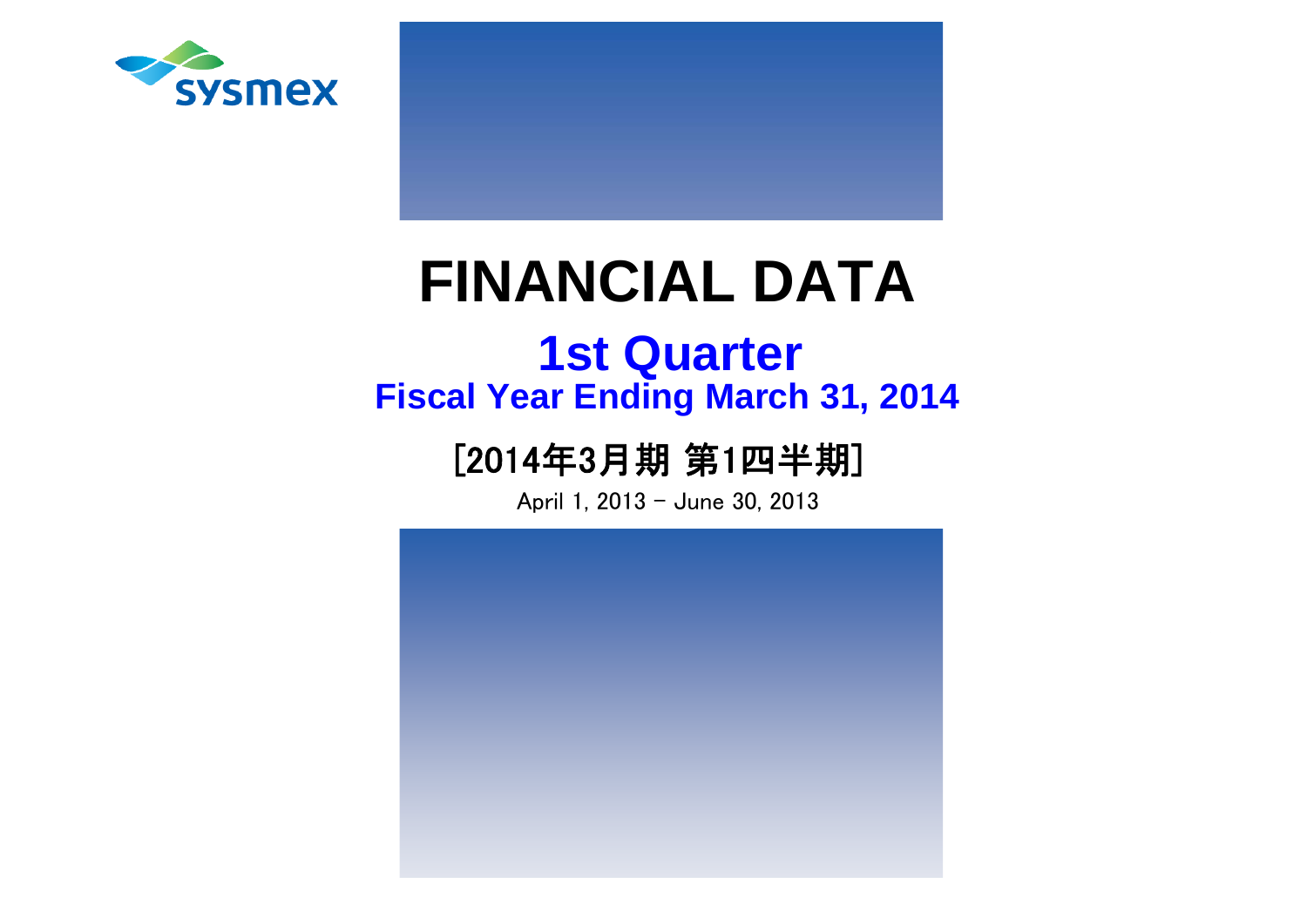| 目次                | <b>CONTENTS</b>                                                                                                                       |    |
|-------------------|---------------------------------------------------------------------------------------------------------------------------------------|----|
| <連結データ>           | $<$ Consolidated Data $>$                                                                                                             |    |
| 連結決算概要            | <b>Financial Summary (Consolidated)</b>                                                                                               | 1  |
| 連結貸借対照表           | <b>Consolidated Balance Sheets</b>                                                                                                    | 3  |
| 連結損益計算書           | <b>Consolidated Income Statement</b>                                                                                                  | 5  |
| 連結キャッシュフロ一計算書     | <b>Consolidated Cash Flow Statement</b>                                                                                               | 6  |
| 地域別・事業別・品目別売上高    | Net Sales by Destination, Business and Product type                                                                                   | -8 |
| 地域別・事業別売上高        | <b>Net Sales by Destination and Business</b>                                                                                          | 9  |
| 地域別・品目別売上高        | Net Sales by Destination and Product type                                                                                             | 12 |
| 所在地別売上高および営業利益の状況 | Net Sales and Operating Income (Loss) by Geographical Region<br>(Net Sales and Operating Income (Loss) of Subsidiaries in the Region) | 13 |

| <単独データ>  | $\le$ Non-consolidated Data $>$    |  |
|----------|------------------------------------|--|
| 主要単独財務指標 | Non-Consolidated Financial Summary |  |

| <関連データ>      | $\leq$ Associated Data $>$                      |     |
|--------------|-------------------------------------------------|-----|
| 株式情報         | <b>Stock Information</b>                        | 15. |
| 会社概要         | <b>Corporate Data</b>                           | 16  |
| 連結子会社および関連会社 | <b>Consolidated Subsidiaries and Affiliates</b> | 17  |

#### ● 2014年3月期第1四半期の連結決算より、シスメックスビジネスサポート株式会社、シスメックスコ リアの業績が反映されています。

 ● At the beginning of 1st quarter of fiscal year ending March 31, 2014, the consolidated figures include the results of Sysmex Business Support Co., Ltd. and Sysmex Korea Co., Ltd.

● 2011年4月1日付で1株を2株に株式分割を実施しました。

● The shares of shareholders was split two for one on April 1, 2011.

● 2011年3月期第4四半期の連結決算よりシスメックスフィリピン、シスメックスロシアの業績が反映 されています。

 ● At the beginning of 4th quarter of fiscal year ended March 31, 2011, the consolidated figures include the results of Sysmex Philippines Inc and Sysmex RUS LLC.

● 2011年3月期第3四半期の連結決算よりハイフェンバイオメッドの業績が反映されています。 ● At the beginning of 3rd quarter of fiscal year ended March 31, 2011, the consolidated figures include the results of HYPHEN BioMed, SAS.

● 2010年3月期第4四半期の連結決算よりヒタド、シスメックスエスパーニャ、シスメックスベトナム の業績が反映されています。

 ● At the beginning of 4th quarter of fiscal year ended March 31, 2010, the consolidated figures include the results of HITADO GmbH, Sysmex Espana S.L., Sysmex Vietnam Company Limited.

● 2010年3月期第1四半期の連結決算よりシスメックスベルギー、シスメックスオランダの業績が反映 されています。

● At the beginning of 1st quarter of fiscal year ended March 31, 2010, the consolidated figures include the results of Sysmex Belgium N.V, Sysmex Nederland B.V.

#### 本資料のうち、業績見通し等に記載されている各数値は、現在入手可能な情報による判断および 仮定に基づき算出しており、判断や仮定に内在する不確定性および今後の事業運営や内外の状況変化により、実際の業績等が見通しの数値と大きく異なる可能性があります。

#### Forward-looking Statements

This material contains forward-looking statements about Sysmex Corporation and its group companies (the Sysmex Group). These forward-looking statements are based on current judgments and assumptions of the Sysmex Group in light of the information currently available to it, and involve known and unknown risks, uncertainties and other factors, including but not limited to: global economic conditions, competitive situations and changes in exchange rates. Such risks, uncertainties and other factors may cause our actual results, performance, achievements or financial position to be materially different from any future results, performance, achievements or financial position expressed or implied by these forward-looking statements.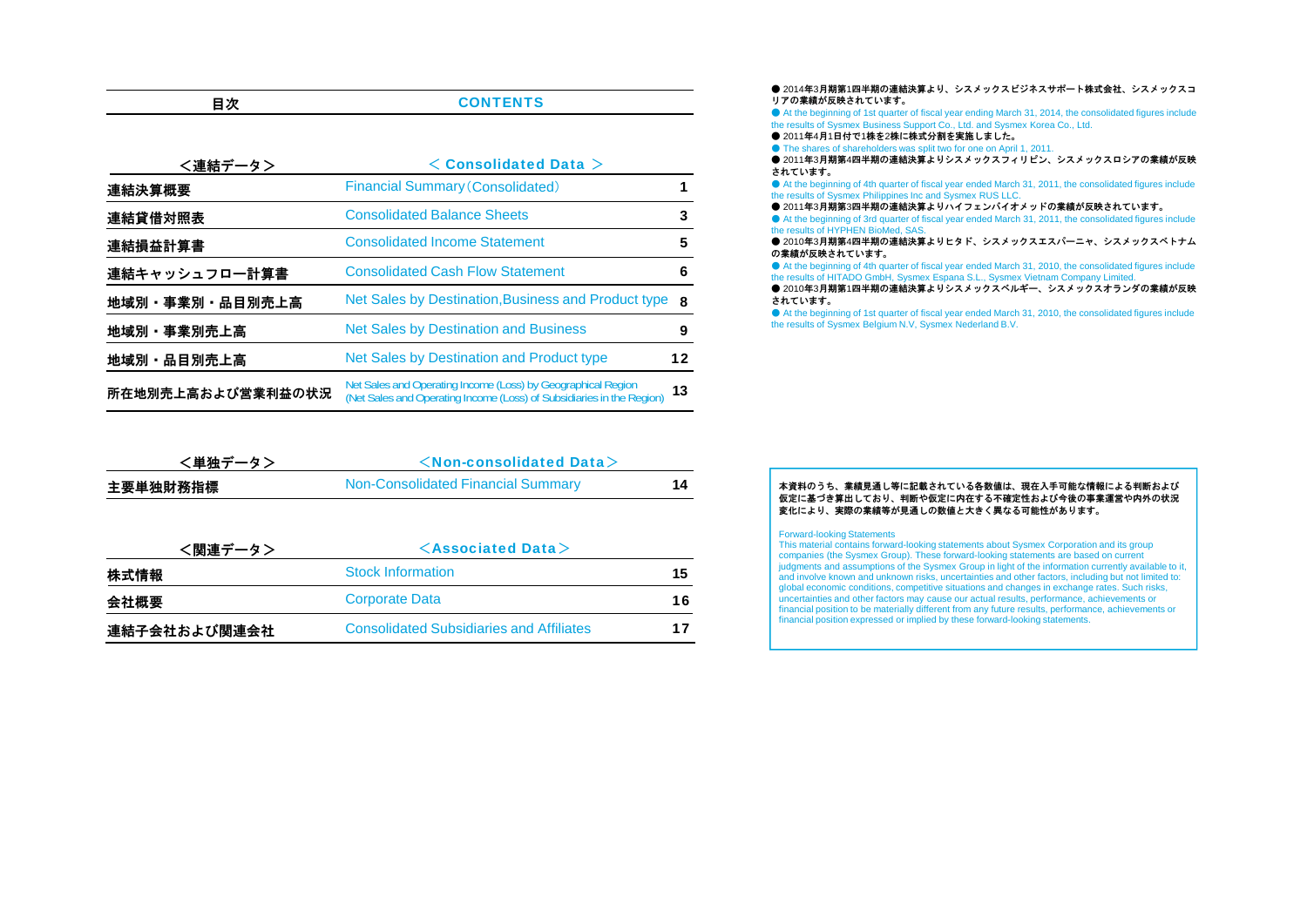## 連結データ

Consolidated Data

## 連結決算概要[第1四半期]

Financial Summary(Consolidated) [1st Quarter]

|            |                                       |       |                                  |           |           |           |           |              | (百万円) (構成比:%)<br>$(*)$ million) $(Ratio: %)$ |
|------------|---------------------------------------|-------|----------------------------------|-----------|-----------|-----------|-----------|--------------|----------------------------------------------|
| 項目 Item    |                                       |       | 決算期 Fiscal Term                  | 2010.3 10 | 2011.3 10 | 2012.3 10 | 2013.3 10 | 2014.3 10    | 2014.3 通期予想<br>(Forecast)                    |
| 売上高        | <b>Net Sales</b>                      |       | $($ 百万円 $)$ (\ $\angle$ million) | 24.990    | 27.894    | 30.758    | 31.676    | 39.547       | 175,000                                      |
| 売上総利益      | <b>Gross Profit</b>                   | (百万円) | $(*$ million)                    | 15.881    | 18.116    | 19.066    | 20.039    | 24.618       | 111,000                                      |
| 営業利益       | Operating Income                      |       | $($ 百万円 $)$ (\ $\angle$ million) | 1.629     | 3,375     | 3.051     | 4,082     | 4.780        | 30,000                                       |
| 経常利益       | Ordinary Income                       | (百万円) | $(*$ million)                    | 1.773     | 3.004     | 2.977     | 3.651     | 5.057        | 30,000                                       |
| 当期純利益      | Net Income                            | (百万円) | $(4$ million)                    | 1,122     | 1.770     | 1.658     | 2.307     | 3.066        | 18.500                                       |
| 1株当たり当期純利益 | Net Income per Share                  | (H)   | $(\yen)$                         | 21.95     | 34.52     | 16.15     | 22.44     | <b>29.68</b> | 179.30                                       |
| 自己資本当期純利益率 | Return on Equity [ROE]                | (96)  |                                  |           |           |           |           |              | 14.6                                         |
| 売上総利益率     | <b>Gross Profit per Net Sales</b>     | (96)  |                                  | 63.5      | 64.9      | 62.0      | 63.3      | 62.3         | 63.4                                         |
| 売上高営業利益率   | <b>Operating Income per Net Sales</b> | (96)  |                                  | 6.5       | 12.1      | 9.9       | 12.9      | 12.1         | 17.1                                         |
| 売上高経常利益率   | Ordinary Income per Net Sales         | (96)  |                                  | 7.1       | 10.8      | 9.7       | 11.5      | 12.8         | 17.1                                         |
| 売上高当期純利益率  | Net Income per Net Sales              | (96)  |                                  | 4.5       | 6.3       | 5.4       | 7.3       | 7.8          | 10.6                                         |

|             |                                     | 決算期 Fiscal |                         | 2010.3 10 | 2011.3 1Q | 2012.3 1Q | 2013.3 10 | 2014.3 10 | 増減              |
|-------------|-------------------------------------|------------|-------------------------|-----------|-----------|-----------|-----------|-----------|-----------------|
| 項目 Item     |                                     |            |                         |           |           |           |           |           | (Variance)      |
| 資本金         | <b>Capital Stock</b>                | (百万円)      | $(\frac{1}{2})$ million | 8.824     | 9.041     | 9.064     | 9.267     | 9.941     | 674             |
| 自己株控除後期末株式数 | <b>Number of Shares Outstanding</b> | (千株)       | (thousand shares)       | 51.253.9  | 51.353.5  | 102.722.2 | 102.866.2 | 103.343.5 | 477.3           |
| 純資産         | <b>Net Assets</b>                   | (百万円)      | $(\frac{2}{3})$ million | 87.136    | 94.232    | 93.908    | 100.185   | 122,809   | 22.624          |
| 総資産         | <b>Total Assets</b>                 | (百万円)      | $(\frac{4}{3})$ million | 120.702   | 130.059   | 125.574   | 132.691   | 169.014   | 36.323          |
| 自己資本比率      | <b>Equity Ratio</b>                 | (96)       |                         | 71.5      | 71.9      | 74.2      | 75.0      | 72.5      | $\triangle$ 2.5 |
| 1株当たり純資産    | Net Assets per Share                | (円)        |                         | .684.90   | .821.37   | 907.40    | 967.86    | .185.72   | 217.86          |

| 項目 Item          |                                                                                  |                   | 決算期Fi |                   |            |                   | 2010.3 1Q 2011.3 1Q 2012.3 1Q 2013.3 1Q 2014.3 1Q |                |
|------------------|----------------------------------------------------------------------------------|-------------------|-------|-------------------|------------|-------------------|---------------------------------------------------|----------------|
| 営業活動によるキャッシュ・フロー | Net Cash Provided by (Used in) Operating Activities (百万円) $(*)$ million)         |                   |       | .030 <sub>1</sub> | .345       | .453              | 3.493                                             | 2.713          |
| 投資活動によるキャッシュ・フロー | Net Cash Provided by (Used in) Investment Activities (百万円) $(4 \text{ million})$ |                   |       | $\triangle$ 967   | 1.657<br>Δ | $\triangle$ 4.053 | $\Delta$ 2.965                                    | $\Delta$ 7.840 |
| 財務活動によるキャッシュ・フロー | Net Cash Provided by (Used in) Financing Activities (百万円) $(4 \text{ million})$  |                   |       | .833              | 711        | $\triangle$ 1.229 | $\triangle$ 1.924                                 | $\Delta$ 2.031 |
| 現金及び現金同等物の期末残高   | Cash and Cash Equivalents at End of Term                                         | (百万円) (¥ million) |       | 11.365            | 13.663     | 14.920            | 19.882                                            | 28.193         |

●通期予想は、2013年5月に公表したものです。

●Business forecast was announced in May 2013. 1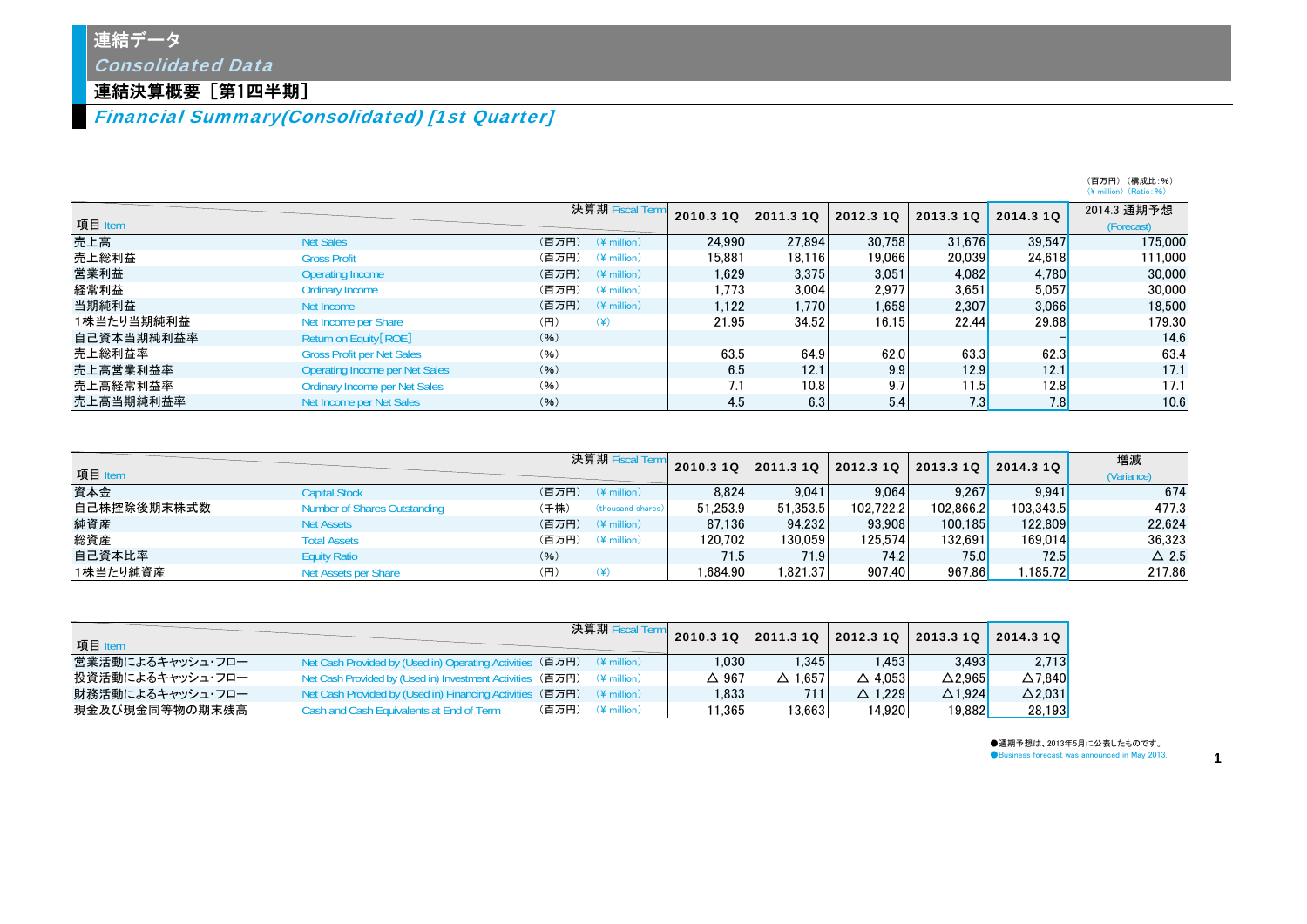### 換算レート(通期実績) **Average Exchange Rates (Annual)**

|              |     |     | 決算期Fi |       | │ 2010.3 F.Y. │ 2011.3 F.Y. │ 2012.3 F.Y. │ 2013.3 F.Y. │ |       |       | 2014.3 通期予想<br>(Forecast) |
|--------------|-----|-----|-------|-------|-----------------------------------------------------------|-------|-------|---------------------------|
| <b>USFIL</b> | JSD | (H) | ¥)    | 92.9  | 85.7                                                      | 79.7  | 83.   | 95.9                      |
| ユーロ          | eur | (円) | ¥)    | 131.2 | 113.1                                                     | 109.0 | 107.2 | 126.0                     |
| 元            | CNY | (円) | ¥)    | 13.6  | 12.8                                                      | 12.4  | 13.2  | 15.2                      |
| シンガポールドル     | SGD | (円) | ¥     | 65.1  | 64.3                                                      | 63.   | 66.9  | 76.8                      |

#### 換算レート(期中平均)

Average Exchange Rates (Periods)

| 項目 Item      | <u> Andrew Hermann and Britain and Britain and Britain and Britain and Britain and Britain and Britain and Britain and Britain and Britain and Britain and Britain and Britain and Britain and Britain and Britain and Britain a</u> |     | 決算期 Fiscal Term | 2010.3 10 | 2011.3 1Q | 2012.3 1Q | 2013.3 1Q | 2014.3 10 |
|--------------|--------------------------------------------------------------------------------------------------------------------------------------------------------------------------------------------------------------------------------------|-----|-----------------|-----------|-----------|-----------|-----------|-----------|
| <b>USFIL</b> | USD                                                                                                                                                                                                                                  | (円) | ¥)              | 97.3      | 92.0      | 81.       | 80.2      | 98.8      |
| ユーロ          | eur                                                                                                                                                                                                                                  | (円) | ¥)              | 132.6     | 117.0     | 117.4     | 102.9     | 129.0     |
| 元            | CNY                                                                                                                                                                                                                                  | (H) | (¥)             | 14.3      | 13.5      | 12.6      | 12.7      | 16.0      |
| シンガポールドル     | SGD                                                                                                                                                                                                                                  | (円) | ¥)              | 66.1      | 66.1      | 65.9      | 63.5      | 79.1      |

## 設備投資の状況

### **Capital Expenditure**

| 項目 Item    |                               | 決算期 Fiscal Term                  | 2010.3 1Q | 2011.3 10 | 2012.3 10 | 2013.3 10 | 2014.3 10 | 2014.3 通期予想<br>(Forecast) |
|------------|-------------------------------|----------------------------------|-----------|-----------|-----------|-----------|-----------|---------------------------|
| 設備投資       | <b>Capital Expenditure</b>    | (百万円)<br>$(*$ million)           | 1.024     | ,099      | .239      | .722      | 2,835     | 12,000                    |
| 減価償却費      | Depreciation and Amortization | (百万円)<br>$(\frac{1}{2})$ million | .596      | .823      | ,827      | 1,890     | 2,334     | 8,500                     |
| 研究開発費      | <b>R&amp;D Expenditure</b>    | (百万円)<br>$(\frac{2}{3})$ million | 2.546     | 2,983     | 2,960     | 2.943     | 3.091     | 15,000                    |
| 研究開発費対売上比率 | R&D Expenditure per Net Sales | (96)                             | 10.2      | 10.7      | 9.6       | 9.3       | 7.8       | 8.6                       |

●通期予想は、2013年5月に公表したものです。 ●Business forecast was announced in May 2013.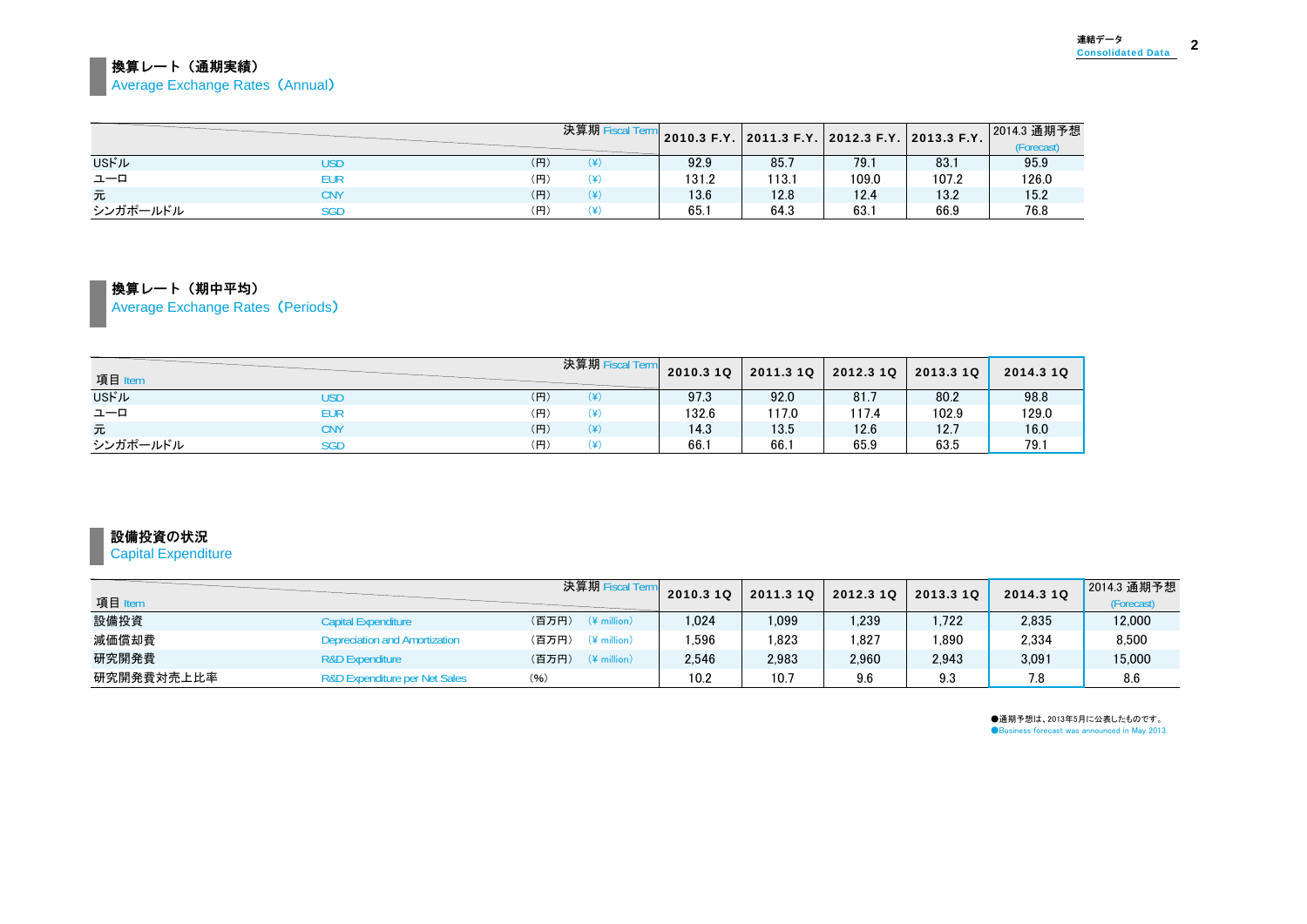# <mark>)連結貸借対照表</mark>

#### Consolidated Balance Sheets

#### 資産の部

Assets Section

|                |                                           | 2010.3 F.Y.     |              | 2011.3 F.Y.     |              | 2012.3 F.Y.     |              |               | 2013.3 F.Y.     | 2014.3 10     |              | 増減              |
|----------------|-------------------------------------------|-----------------|--------------|-----------------|--------------|-----------------|--------------|---------------|-----------------|---------------|--------------|-----------------|
| 項目 Item        |                                           |                 | %            |                 | $\%$         |                 | $\%$         |               | $\%$            |               | %            | (Variance)      |
| 流動資産           | <b>Current Assets</b>                     | 70,870          | 58.7         | 79.931          | 61.5         | 90.160          | 63.4         | 114.411       | 66.1            | 105.830       | 62.6         | $\Delta$ 8,581  |
| 現金及び預金         | <b>Cash and Deposits</b>                  | 13,835          | 11.5         | 18,950          | 14.6         | 21,362          | 15.0         | 33,830        | 19.6            | 28,271        | 16.7         | $\Delta$ 5,559  |
| 受取手形及び売掛金      | Notes and Accounts Receivable-trade       | 30,507          | 25.3         | 32.063          | 24.7         | 36,218          | 25.5         | 41,254        | 23.8            | 37,516        | 22.2         | $\Delta$ 3,738  |
| リース債権及びリース投資資産 | <b>Lease Investment Assets</b>            | 1,253           | 1.0          | 1.762           | 1.4          | 2,576           | 1.8          | 3,262         | 1.9             | 3,220         | 1.9          | $\triangle$ 42  |
| 有価証券           | <b>Marketable Securities</b>              | 134             | 0.1          | 178             | 0.1          | 745             | 0.5          | 627           | 0.4             | 37            |              | $\Delta$ 590    |
| たな卸資産          | <b>Inventories</b>                        | 18.777          | 15.6         | 19.810          | 15.2         | 21.843          | 15.4         | 25.940        | 15.0            | 27.076        | 16.0         | 1,136           |
| 繰延税金資産         | <b>Deferred Tax Assets</b>                | 4.657           | 3.9          | 4.925           | 3.8          | 5.129           | 3.6          | 6.029         | 3.5             | 6.040         | 3.6          | 11              |
| 前払費用           | <b>Prepaid Expenses</b>                   | 1,063           | 0.9          | 1.054           | 0.8          | 1,330           | 0.9          | 1.342         | 0.8             | 1.777         | 1.1          | 435             |
| 短期貸付金          | <b>Short-term Loans Receivable</b>        | 3               | 0.0          | $\overline{2}$  |              |                 |              | 43            |                 | 21            |              | $\triangle$ 22  |
| その他            | <b>Others</b>                             | 1,021           | 0.8          | 1.554           | 1.2          | 1.302           | 0.9          | 2,603         | 1.5             | 2,439         | 1.4          | $\triangle$ 164 |
| 貸倒引当金          | <b>Allowance for Doubtful Accounts</b>    | $\triangle$ 384 | $\Delta$ 0.3 | $\triangle$ 370 | $\Delta$ 0.3 | $\triangle$ 350 | $\Delta$ 0.2 | $\Delta$ 523  | $\triangle$ 0.3 | $\Delta$ 570  | $\Delta$ 0.3 | $\triangle$ 47  |
| 固定資産           | <b>Noncurrent Assets</b>                  | 49,832          | 41.3         | 50.128          | 38.5         | 52,124          | 36.6         | 58,599        | 33.9            | 63.183        | 37.4         | 4,584           |
| 有形固定資産         | <b>Property, Plant and Equipment</b>      | 36,013          | 29.8         | 36.231          | 27.9         | 39.839          | 28.0         | 45.478        | 26.3            | 47.509        | 28.1         | 2,031           |
| 建物及び構築物        | <b>Buildings and Structures</b>           | 15,827          | 13.1         | 15,232          | 11.7         | 16,736          | 11.8         | 18,652        | 10.8            | 18,566        | 11.0         | $\triangle 86$  |
| 機械装置及び運搬具      | Machinery, Equipment and Vehicles, Net    | 2,056           | 1.7          | 2,393           | 1.8          | 2,609           | 1.8          | 3,102         | 1.8             | 3.449         | 2.0          | 347             |
| 工具、器具及び備品      | <b>Tools. Furniture and Fixtures. Net</b> | 8,290           | 6.9          | 9,432           | 7.3          | 9.857           | 6.9          | 12,353        | 7.1             | 13.061        | 7.7          | 708             |
| 土地             | Land                                      | 7.897           | 6.5          | 7.892           | 6.1          | 8,893           | 6.3          | 10.023        | 5.8             | 11.238        | 6.6          | 1,215           |
| リース資産          | Lease Assets, Net                         | 1,667           | 1.4          | 1.137           | 0.9          | 618             | 0.4          | 525           | 0.3             | 551           | 0.3          | 26              |
| 建設仮勘定          | <b>Construction in Progress</b>           | 274             | 0.2          | 143             | 0.1          | 1,124           | 0.8          | 821           | 0.5             | 641           | 0.4          | $\Delta$ 180    |
| 無形固定資産         | <b>Intangible Assets</b>                  | 6,218           | 5.2          | 6.646           | 5.1          | 6,903           | 4.9          | 6.885         | 4.0             | 9.162         | 5.4          | 2,277           |
| のれん            | Goodwill                                  | 1,741           | 1.4          | 1.830           | 1.4          | 2.194           | 1.5          | 1.790         | 1.0             | 3,927         | 2.3          | 2,137           |
| ソフトウェア         | Software                                  | 4,236           | 3.5          | 4,584           | 3.5          | 4,447           | 3.1          | 4,654         | 2.7             | 4,816         | 2.8          | 162             |
| その他            | <b>Others</b>                             | 240             | 0.2          | 231             | 0.2          | 262             | 0.2          | 440           | 0.3             | 418           | 0.2          | $\triangle$ 22  |
| 投資その他の資産       | <b>Investments and Other Assets</b>       | 7,599           | 6.3          | 7.250           | 5.6          | 5.381           | 3.8          | 6.234         | 3.6             | 6.511         | 3.9          | 277             |
| 投資有価証券         | <b>Investment Securities</b>              | 3,348           | 2.8          | 3.101           | 2.4          | 3,259           | 2.3          | 4.035         | 2.3             | 3.970         | 2.3          | $\Delta65$      |
| 長期貸付金          | Long-term Loans Receivable                | 3               | 0.0          |                 |              | 14              |              | 14            |                 | 41            |              | 27              |
| 長期前払費用         | <b>Long-term Prepaid Expenses</b>         | 317             | 0.3          | 310             | 0.2          | 318             | 0.2          | 323           | 0.2             | 323           | 0.2          | $\equiv$        |
| 投資不動産          | <b>Real Estate for Investment</b>         | 2,102           | 1.7          | 2,106           | 1.6          |                 |              |               |                 |               |              |                 |
| 前払年金費用         | <b>Prepaid Pension Cost</b>               |                 |              |                 |              |                 |              |               |                 |               |              | $\equiv$        |
| その他            | <b>Others</b>                             | 1,715           | 1.4          | 1,616           | 1.2          | 1,704           | 1.2          | 1,739         | 1.0             | 2,052         | 1.2          | 313             |
| 繰延税金資産         | <b>Deferred Tax Assets</b>                | 115             | 0.1          | 116             | 0.1          | 87              | 0.1          | 125           | 0.1             | 127           | 0.1          | $\overline{2}$  |
| 貸倒引当金          | <b>Allowance for Doubtful Accounts</b>    | $\triangle 3$   |              | $\triangle 3$   |              | $\triangle 3$   |              | $\triangle 3$ |                 | $\triangle 3$ |              |                 |
| 資産合計           | <b>Total Assets</b>                       | 120,702         | 100.0        | 130.059         | 100.0        | 142,285         | 100.0        | 173,010       | 100.0           | 169.014       | 100.0        | $\Delta$ 3.996  |

(百万円) (構成比:%) (\ million) (Ratio:%)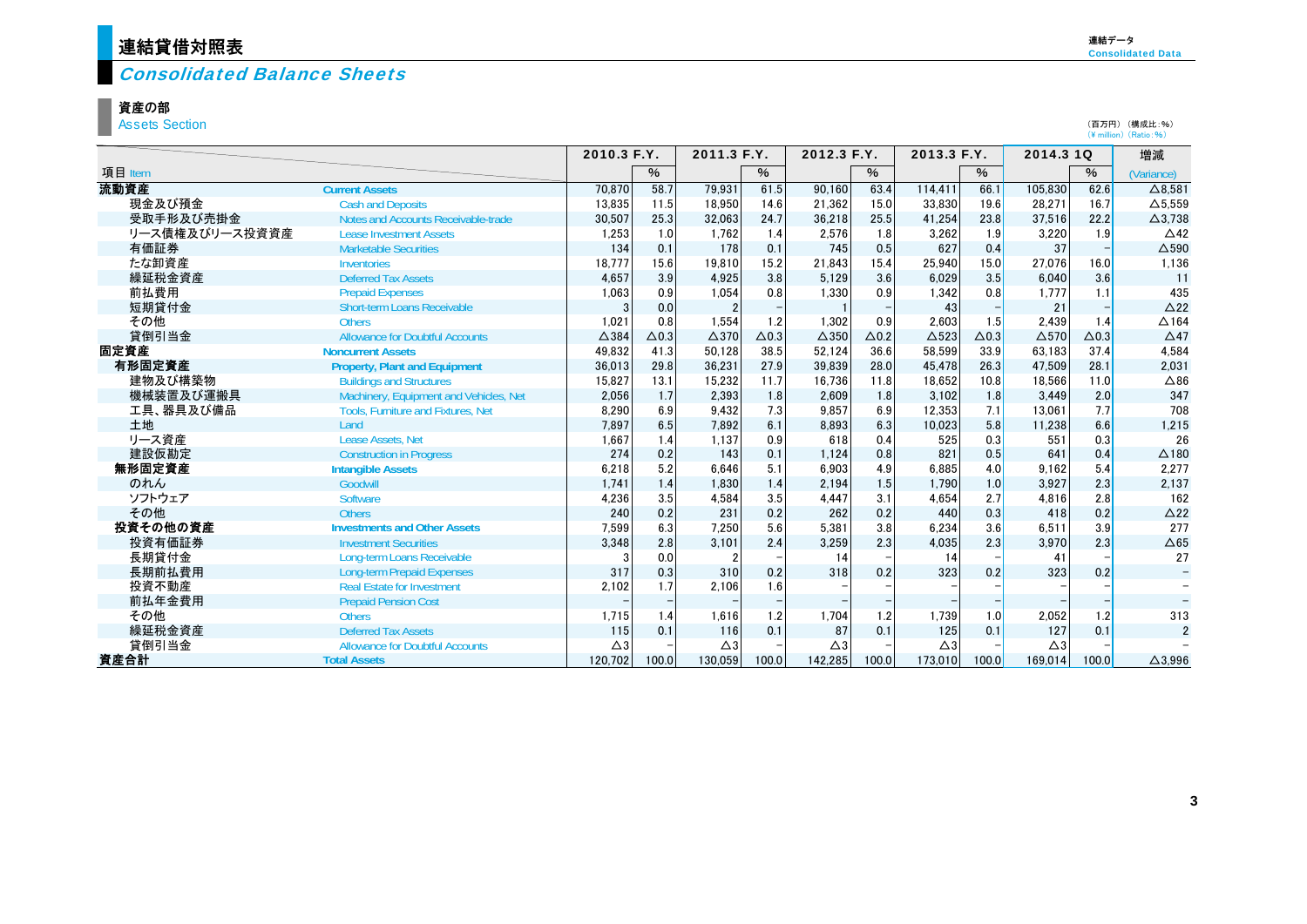|              |                                                       |                 |       |                   |                 |                 |                 |                 |              |              |              | (百万円) (構成比:%)<br>$(4$ million) $(Ratio: 96)$ |
|--------------|-------------------------------------------------------|-----------------|-------|-------------------|-----------------|-----------------|-----------------|-----------------|--------------|--------------|--------------|----------------------------------------------|
|              | 決算期 Fiscal Term                                       | 2010.3 F.Y.     |       | 2011.3 F.Y.       |                 | 2012.3 F.Y.     |                 | 2013.3 F.Y.     |              | 2014.3 1Q    |              | 増減                                           |
| 項目 Item      |                                                       |                 | $\%$  |                   | $\%$            |                 | %               |                 | $\%$         |              | $\%$         | (Variance)                                   |
| 流動負債         | <b>Current Liabilities</b>                            | 29,587          | 24.5  | 30.992            | 23.8            | 34.728          | 24.4            | 45.424          | 26.3         | 37.399       | 22.1         | $\triangle$ 8.025                            |
| 支払手形及び買掛金    | Notes and Accounts Payable-trade                      | 10,233          | 8.5   | 11.574            | 8.9             | 12.176          | 8.6             | 14,832          | 8.6          | 11.327       | 6.7          | $\Delta$ 3,505                               |
| 短期借入金        | <b>Short-term Loans Payable</b>                       | 16              | 0.0   | 310               | 0.2             | 5               |                 | 3               |              | 3            |              |                                              |
| リース債務        | <b>Current Portion of Lease Obligations</b>           | 1,223           | 1.0   | 594               | 0.5             | 252             | 0.2             | 53              |              | 50           |              | $\triangle 3$                                |
| 未払法人税等       | <b>Income Taxes Payable</b>                           | 2,447           | 2.0   | 2,728             | 2.1             | 2,776           | 2.0             | 3,982           | 2.3          | 1,357        | 0.8          | $\Delta$ 2,625                               |
| 繰延税金負債       | <b>Deferred Tax Liabilities</b>                       |                 | 0.0   |                   |                 |                 |                 |                 |              |              |              | $\Delta$ 1                                   |
| 未払費用         | <b>Accrued Expenses</b>                               | 4,077           | 3.4   | 4.156             | 3.2             | 4.417           | 3.1             | 5.598           | 3.2          | 6.320        | 3.7          | 722                                          |
| 賞与引当金        | <b>Provision for Bonuses</b>                          | 2,936           | 2.4   | 3.277             | 2.5             | 3.622           | 2.5             | 4.043           | 2.3          | 2.447        | 1.4          | $\Delta$ 1.596                               |
| 役員賞与引当金      | <b>Provision for Directors' Bonuses</b>               | 190             | 0.2   | 207               | 0.2             | 248             | 0.2             | 265             | 0.2          | 60           |              | $\triangle$ 205                              |
| 製品保証引当金      | <b>Provision for Product Warranties</b>               | 149             | 0.1   | 128               | 0.1             | 157             | 0.1             | 175             | 0.1          | 165          | 0.1          | $\Delta$ 10                                  |
| その他          | <b>Others</b>                                         | 8,309           | 6.9   | 8.013             | 6.2             | 11.070          | 7.8             | 16.462          | 9.5          | 15.661       | 9.3          | $\Delta$ 801                                 |
| 固定負債         | <b>Noncurrent Liabilities</b>                         | 3,978           | 3.3   | 4.834             | 3.7             | 5.053           | 3.6             | 8.432           | 4.9          | 8.805        | 5.2          | 373                                          |
| 長期借入金        | Long-term Loans Payable                               | 3               | 0.0   | 11                |                 |                 |                 |                 |              | $\Omega$     |              | $\Delta$ 1                                   |
| リース債務        | <b>Lease Obligations</b>                              | 805             | 0.7   | 551               | 0.4             | 257             | 0.2             | 245             | 0.1          | 247          | 0.1          | 2                                            |
| 繰延税金負債       | <b>Deferred Tax Liabilities</b>                       | 681             | 0.6   | 1.454             | 1.1             | 1.759           | 1.2             | 3.074           | 1.8          | 3,445        | 2.0          | 371                                          |
| 退職給付引当金      | <b>Provision for Retirement Benefits</b>              | 639             | 0.5   | 751               | 0.6             | 1,263           | 0.9             | 1.747           | 1.0          | 1.815        | 1.1          | 68                                           |
| 役員退職慰労引当金    | <b>Provision for Directors' Retirement Benefits</b>   | 160             | 0.1   | 160               | 0.1             | 160             | 0.1             | 160             | 0.1          | 102          | 0.1          | $\triangle$ 58                               |
| その他          | <b>Others</b>                                         | 1,688           | 1.4   | 1.905             | 1.5             | 1.607           | 1.1             | 3.203           | 1.9          | 3.194        | 1.9          | $\triangle$ 9                                |
| 負債合計         | <b>Total Liabilities</b>                              | 33,565          | 27.8  | 35,827            | 27.5            | 39,782          | 28.0            | 53,857          | 31.1         | 46,204       | 27.3         | $\Delta$ 7,653                               |
| 株主資本         | <b>Shareholders' Equity</b>                           | 88,660          | 73.5  | 97.433            | 74.9            | 106,543         | 74.9            | 118.050         | 68.2         | 119,201      | 70.5         | 1,151                                        |
| 資本金          | <b>Capital Stock</b>                                  | 8,824           | 7.3   | 9.041             | 7.0             | 9,187           | 6.5             | 9.711           | 5.6          | 9.941        | 5.9          | 230                                          |
| 資本剰余金        | <b>Capital Surplus</b>                                | 13,763          | 11.4  | 13.981            | 10.7            | 14.127          | 9.9             | 14.651          | 8.5          | 14.882       | 8.8          | 231                                          |
| 利益剰余金        | <b>Retained Earnings</b>                              | 66,276          | 54.9  | 74.662            | 57.4            | 83,484          | 58.7            | 93.947          | 54.3         | 94.640       | 56.0         | 693                                          |
| 自己株式         | <b>Treasury Stock</b>                                 | $\triangle$ 204 |       | $\triangle$ 252   | $\Delta$ 0.2    | $\triangle$ 255 | $\triangle$ 0.2 | $\triangle$ 259 | $\Delta$ 0.2 | $\Delta$ 262 | $\Delta$ 0.2 | $\triangle 3$                                |
| その他の包括利益累計額  | <b>Other Comprehensive Income</b>                     | $\Delta$ 2,303  |       | $\triangle$ 3,899 | $\triangle$ 3.0 | $\Delta$ 4,709  | $\triangle$ 3.3 | 749             | 0.4          | 3,335        | 2.0          | 2,586                                        |
| その他有価証券評価差額金 | Valuation Difference on Available-for-sale Securities | 270             | 0.2   | 185               | 0.1             | 426             | 0.3             | 708             | 0.4          | 731          | 0.4          | 23                                           |
| 繰延ヘッジ損益      | Deferred Gains or Losses on Hedges                    | $\Delta$ 13     |       | $\Delta$ 13       |                 |                 |                 |                 |              |              |              |                                              |
| 為替換算調整勘定     | <b>Foreign Currency Translation Adjustments</b>       | $\Delta$ 2,560  |       | $\triangle$ 4.071 | $\Delta$ 3.1    | $\Delta$ 5.136  | $\Delta$ 3.6    | 41              |              | 2,604        | 1.5          | 2,563                                        |
| 新株予約権        | <b>Subscription Rights to Shares</b>                  | 666             | 0.6   | 600               | 0.5             | 546             | 0.4             | 353             | 0.2          | 272          | 0.2          | $\triangle$ 81                               |
| 少数株主持分       | <b>Minority Interests</b>                             | 112             | 0.1   | 98                | 0.1             | 122             | 0.1             |                 |              | $\Omega$     |              |                                              |
| 純資産合計        | <b>Total Net Assets</b>                               | 87,136          | 72.2  | 94,232            | 72.5            | 102,502         | 72.0            | 119.153         | 68.9         | 122,809      | 72.7         | 3.656                                        |
| 負債·純資産合計     | <b>Total Liabilities and Net Assets</b>               | 120.702         | 100.0 | 130.059           | 100.0           | 142.285         | 100.0           | 173,010         | 100.0        | 169.014      | 100.0        | $\Delta$ 3.996                               |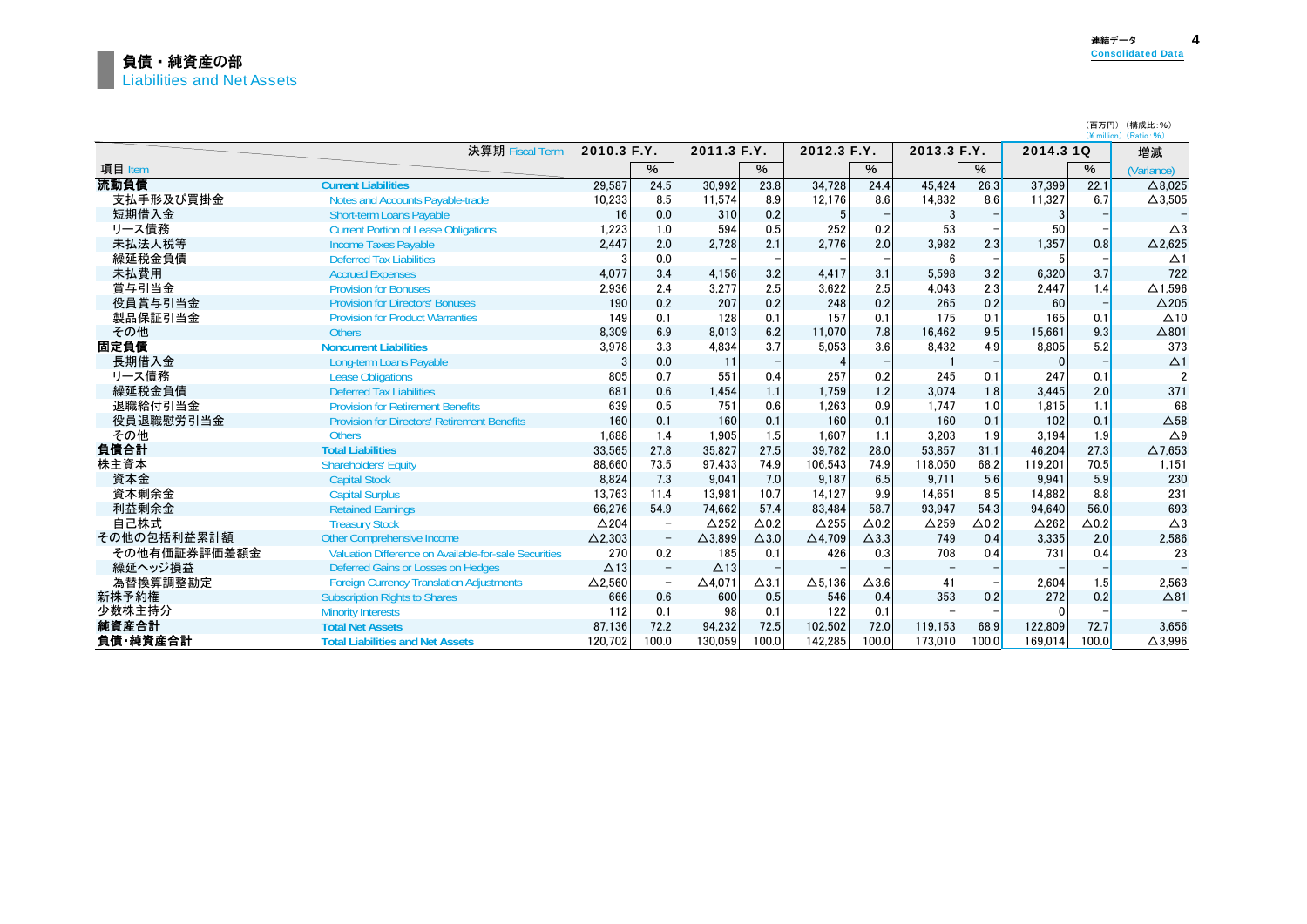## 連結損益計算書[第1四半期]  $\qquad \qquad$   $\qquad$   $\qquad$   $\qquad$   $\qquad$   $\qquad$   $\qquad$   $\qquad$   $\qquad$   $\qquad$   $\qquad$   $\qquad$   $\qquad$   $\qquad$   $\qquad$   $\qquad$   $\qquad$   $\qquad$   $\qquad$   $\qquad$   $\qquad$   $\qquad$   $\qquad$   $\qquad$   $\qquad$   $\qquad$   $\qquad$   $\qquad$   $\qquad$   $\qquad$   $\qquad$   $\qquad$   $\qquad$   $\qquad$

### Consolidated Income Statement [1st Quarter]

(百万円) (構成比:%)<br>(¥ million)(Ratio:%)

|                     | 決算期 Fiscal Term                                                                        | 2010.3 1Q |       | 2011.3 1Q   |       | 2012.3 10 |       | 2013.3 1Q |       | 2014.3 1Q      |                          |
|---------------------|----------------------------------------------------------------------------------------|-----------|-------|-------------|-------|-----------|-------|-----------|-------|----------------|--------------------------|
| 項目 Item             |                                                                                        |           | $\%$  |             | %     |           | $\%$  |           | $\%$  |                | $\%$                     |
| 売上高                 | <b>Net Sales</b>                                                                       | 24.990    | 100.0 | 27.894      | 100.0 | 30.758    | 100.0 | 31.676    | 100.0 | 39.547         | 100.0                    |
| 売上原価                | <b>Cost of Sales</b>                                                                   | 9.109     | 36.5  | 9.778       | 35.1  | 11.692    | 38.0  | 11,636    | 36.7  | 14.928         | 37.7                     |
| 売上総利益               | <b>Gross Profit</b>                                                                    | 15.881    | 63.5  | 18.116      | 64.9  | 19.066    | 62.0  | 20.039    | 63.3  | 24.618         | 62.3                     |
| 販売費及び一般管理費          | Selling, General and Administrative                                                    | 14,251    | 57.0  | 14,740      | 52.8  | 16,014    | 52.1  | 15,957    | 50.4  | 19,838         | 50.2                     |
| 営業利益                | <b>Operating Income</b>                                                                | 1,629     | 6.5   | 3,375       | 12.1  | 3.051     | 9.9   | 4,082     | 12.9  | 4.780          | 12.1                     |
| 営業外収益               | <b>Non-Operating Income</b>                                                            | 295       | 1.2   | 187         | 0.7   | 223       | 0.7   | 83        | 0.3   | 326            | 0.8                      |
| 受取利息及び配当金           | Interest and Dividend Income                                                           | 53        |       | 48          | 0.2   | 54        | 0.2   | 59        | 0.2   | 60             | 0.2                      |
| 受取ロイヤルティ            | <b>Royalty Income</b>                                                                  | 8         |       |             |       |           |       |           |       |                |                          |
| 投資不動産収入             | Income from Investment Real Estate                                                     | 96        |       | 94          | 0.3   | 95        | 0.3   |           |       |                | $\frac{1}{1}$            |
| 業務提携契約一時金           | Initial Payment under Business Collaboration Agreement                                 |           |       |             |       |           |       |           |       |                |                          |
| 助成金                 | Subsidize revenue                                                                      |           |       |             |       |           |       |           |       |                |                          |
| 持分法による投資利益          | <b>Equity in Earnings of Affiliates</b>                                                |           |       |             |       |           |       |           |       |                |                          |
| 為替差益                | Foreign Exchange Gain                                                                  | 93        |       |             |       |           |       |           |       | 238            | 0.6                      |
| その他                 | <b>Others</b>                                                                          | 43        |       | 44          | 0.2   | 73        | 0.2   | 23        | 0.1   | 28             | 0.1                      |
| 営業外費用               | <b>Non-Operating Expenses</b>                                                          | 151       | 0.6   | 558         | 2.0   | 296       | 1.0   | 514       | 1.6   | 49             | 0.1                      |
| 支払利息及び割引料           | <b>Interest Expenses</b>                                                               | 68        |       | 29          | 0.1   | 21        | 0.1   | 19        | 0.1   | $\overline{7}$ | 0.0                      |
| 営業権償却               | <b>Amortization of Goodwill</b>                                                        |           |       |             |       |           |       |           |       |                | $\overline{a}$           |
| 売上割引                | <b>Sales Discounts</b>                                                                 |           |       |             |       |           |       |           |       |                |                          |
| 投資不動産維持費            | Maintenance Cost of Investment Real Estate                                             | 37        |       | 34          | 0.1   | 34        | 0.1   |           |       |                | $\overline{a}$           |
| 為替差損                | <b>Foreign Exchange Loss</b>                                                           |           |       | 467         | 1.7   | 219       | 0.7   | 465       | 1.5   |                |                          |
| その他                 | <b>Others</b>                                                                          | 46        |       | 26          | 0.1   | 21        | 0.1   | 29        | 0.1   | 42             | 0.1                      |
| 経常利益                | <b>Ordinary Income</b>                                                                 | 1.773     | 7.1   | 3.004       | 10.8  | 2.977     | 9.7   | 3.651     | 11.5  | 5.057          | 12.8                     |
| 特別利益                | <b>Extraordinary Profits</b>                                                           | 96        | 0.4   | q           |       | 10        |       | 11        |       |                | 0.0                      |
| 投資有価証券売却益           | <b>Gain on Sales of Investment Securities</b>                                          |           |       |             |       |           |       |           |       |                |                          |
| 固定資産売却益             | <b>Gains on Sale of Noncurrent Assets</b>                                              | 8         |       |             |       | 10        |       |           |       |                | 0.0                      |
| 貸倒引当金戻入額            | <b>Reversal of Allowance for Doubtful Accounts</b>                                     | 87        |       |             |       |           |       |           |       |                | $\qquad \qquad -$        |
| 持分変動による利益           | Investment Income from Change of Equity                                                |           |       |             |       |           |       |           |       |                | $\overline{a}$           |
| その他                 | <b>Others</b>                                                                          |           |       |             |       |           |       |           |       |                |                          |
| 特別損失                | <b>Extraordinary Loss</b>                                                              | 9         | 0.0   | 191         | 0.7   | 22        | 0.1   | 217       | 0.7   | 84             | 0.2                      |
| 固定資産除売却損            | Loss on Sales and Retirement of Noncurrent Assets                                      | 9         |       |             |       | 17        | 0.1   | 210       | 0.7   | 38             | 0.1                      |
| 投資有価証券売却損           | <b>Loss on Sales of Investment Securities</b>                                          |           |       |             |       |           |       |           |       |                | $\overline{\phantom{m}}$ |
| 投資有価証券等評価損          | <b>Loss on Valuation of Investment Securities</b>                                      |           |       |             |       |           |       |           |       | 46             | 0.1                      |
| 資産除去債務会計基準の適用に伴う影響額 | Loss on Adjustment for Changes of Accounting Standard for Asset Retirement Obligations |           |       | 187         | 0.7   |           |       |           |       |                | $\qquad \qquad -$        |
| その他                 | <b>Others</b>                                                                          |           |       |             |       |           |       | 6         |       |                |                          |
| 税金等調整前当期純利益         | Income before Income Taxes and Minority Interests                                      | 1.860     | 7.4   | 2.823       | 10.1  | 2.965     | 9.6   | 3.445     | 10.9  | 4.974          | 12.6                     |
| 法人税、住民税及び事業税        | <b>Income Taxes-current</b>                                                            | 590       | 2.4   | 1.059       | 3.8   | 1,176     | 3.8   | 951       | 3.0   | 1.525          | 3.9                      |
| 過年度法人税              | <b>Income Taxes for Prior Periods</b>                                                  |           |       |             |       |           |       |           |       |                |                          |
| 法人税等調整額             | <b>Income Taxes-deferred</b>                                                           | 149       | 0.6   | $\Delta$ 10 |       | 129       | 0.4   | 186       | 0.6   | 382            | 1.0                      |
| 少数株主損益調整前純利益        | <b>Income before Minority Interests</b>                                                |           |       | 1,774       | 6.4   | 1.659     | 5.4   | 2,307     | 7.3   | 3,066          | 7.8                      |
| 少数株主利益又は少数株主損失      | <b>Minority Interest</b>                                                               |           |       | 3           |       |           |       |           |       | Δ0             | 0.0                      |
| 当期純利益               | Net Income                                                                             | 1,122     | 4.5   | 1.770       | 6.3   | 1,658     | 5.4   | 2.307     | 7.3   | 3.066          | 7.8                      |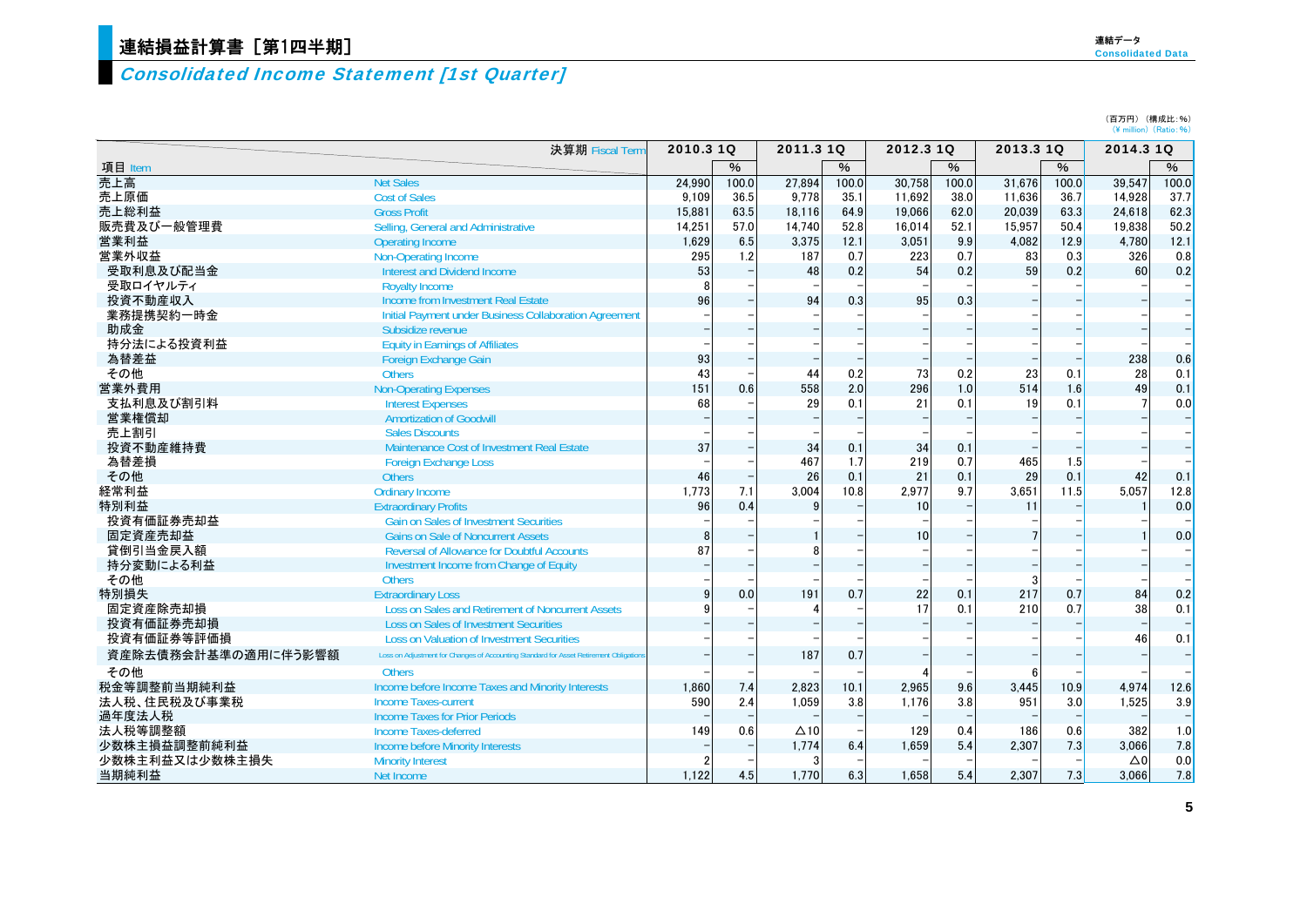### Consolidated Cash Flow Statement [1st Quarter]

| 連結データ                    | 6 |
|--------------------------|---|
| <b>Consolidated Data</b> |   |

|                     |                                                                                        |                |                 |                 |                 | $(4$ million)   |
|---------------------|----------------------------------------------------------------------------------------|----------------|-----------------|-----------------|-----------------|-----------------|
| 項目 Item             |                                                                                        | 2010.3 10      | 2011.3 10       | 2012.3 10       | 2013.3 1Q       | 2014.3 10       |
| 営業活動によるキャッシュ・フロー    | Net Cash Provided by (Used in) Operating Activities                                    |                |                 |                 |                 |                 |
| 税金等調整前当期純利益         | Income before Income Taxes                                                             | 1.860          | 2,823           | 2,965           | 3.445           | 4.974           |
| 減価償却費               | <b>Depreciation and Amortization</b>                                                   | 1,596          | 1,823           | 1,827           | 1,890           | 2.334           |
| のれん償却額              | <b>Amortization of Goodwill</b>                                                        | 150            | 149             | 260             | 165             | 321             |
| 資産除去債務会計基準の適用に伴う影響額 | Loss on adjustment for changes of accounting standard for asset retirement obligations |                | 187             |                 |                 |                 |
| 賞与引当金の増減額           | Increase (Decrease) in Provision for Bonuses                                           | $\Delta$ 1,216 | $\Delta$ 1,478  | $\Delta$ 1.501  | $\Delta$ 1.892  | $\Delta$ 1.669  |
| 役員賞与引当金の増減額         | Increase (Decrease) in Provision for Directors' Bonuses                                | $\Delta$ 110   | $\triangle$ 24  | $\triangle$ 142 | $\Delta$ 185    | $\triangle$ 204 |
| 役員退職慰労引当金の増減額       | Increase (Decrease) in Provision for Directors' Retirement Benefits                    | $\Delta 36$    |                 |                 |                 | $\Delta$ 57     |
| 退職給付引当金の増減額         | Increase (Decrease) in Provision for Retirement Benefits                               | 153            | 95              | 166             | 120             | 30              |
| 前払年金費用の増減額          | <b>Increase/Decrease in Prepaid Pension Cost</b>                                       |                |                 |                 |                 |                 |
| 貸倒引当金の増減額           | Increase (Decrease) in Allowance for Doubtful Accounts                                 | $\Delta$ 75    | $\Delta$ 4      | $\Delta$ 7      | 43              | 11              |
| 受取利息及び受取配当金         | Interest and Dividend Income                                                           | $\Delta$ 53    | $\triangle$ 48  | $\Delta$ 54     | $\Delta$ 59     | $\Delta 60$     |
| 支払利息                | <b>Interest Expenses</b>                                                               | 68             | 29              | 21              | 19              |                 |
| 持分法による投資損益          | Equity in (Earnings) Losses of Affiliates                                              | 15             | 15              | 15              | 15              | 26              |
| 投資有価証券売却損益          | Loss (Gain) on Sales of Investment Securities                                          |                |                 |                 |                 | 46              |
| 投資有価証券評価損           | Loss (Gain) on valuation of Investment Securities                                      |                |                 |                 |                 |                 |
| 固定資産除売却損益           | <b>Loss on Retirement of Noncurrent Assets</b>                                         |                |                 | 17              | 202             | 36              |
| 売上債権の増減額            | Decrease (Increase) in Notes and Accounts Receivable-trade                             | 3,058          | 1,463           | 2,364           | 3,461           | 5.867           |
| たな卸資産の増減額           | Increase (Decrease) in Inventories                                                     | $\Delta$ 1.117 | $\triangle$ 246 | $\triangle$ 984 | $\triangle$ 363 | 52              |
| 仕入債務の増減額            | Increase (Decrease) in Notes and Accounts Payable-trade                                | $\Delta$ 2,466 | $\Delta$ 1,256  | $\Delta$ 1,162  | $\Delta$ 1.637  | $\Delta$ 3.910  |
| 未払(未収)消費税等の増減額      | Increase (Decrease) in Consumption Taxes Payable (Receivable)                          | 355            | $\triangle$ 23  | 333             | 602             | 487             |
| その他                 | <b>Others</b>                                                                          | 64             | $\triangle$ 224 | 164             | 290             | $\Delta$ 1.290  |
| 小計                  | <b>Total</b>                                                                           | 2,245          | 3,283           | 4,283           | 6,117           | 7,004           |
| 利息及び配当金の受取額         | Interest and Dividends Received                                                        | 45             | 42              | 48              | 48              | 60              |
| 利息の支払額              | <b>Interest Expenses Paid</b>                                                          | $\triangle 63$ | $\triangle$ 28  | $\triangle$ 14  | $\Delta$ 16     | $\triangle$ 2   |
| 法人税等の支払額            | <b>Income Taxes Paid</b>                                                               | $\Delta$ 1.196 | $\Delta$ 1,952  | $\Delta$ 2.865  | $\Delta$ 2,655  | $\Delta$ 4.348  |
| 営業活動によるキャッシュ・フロー    | Net Cash Provided by (Used in) Operating Activities                                    | 1.030          | 1.345           | 1.453           | 3.493           | 2.713           |

(百万円)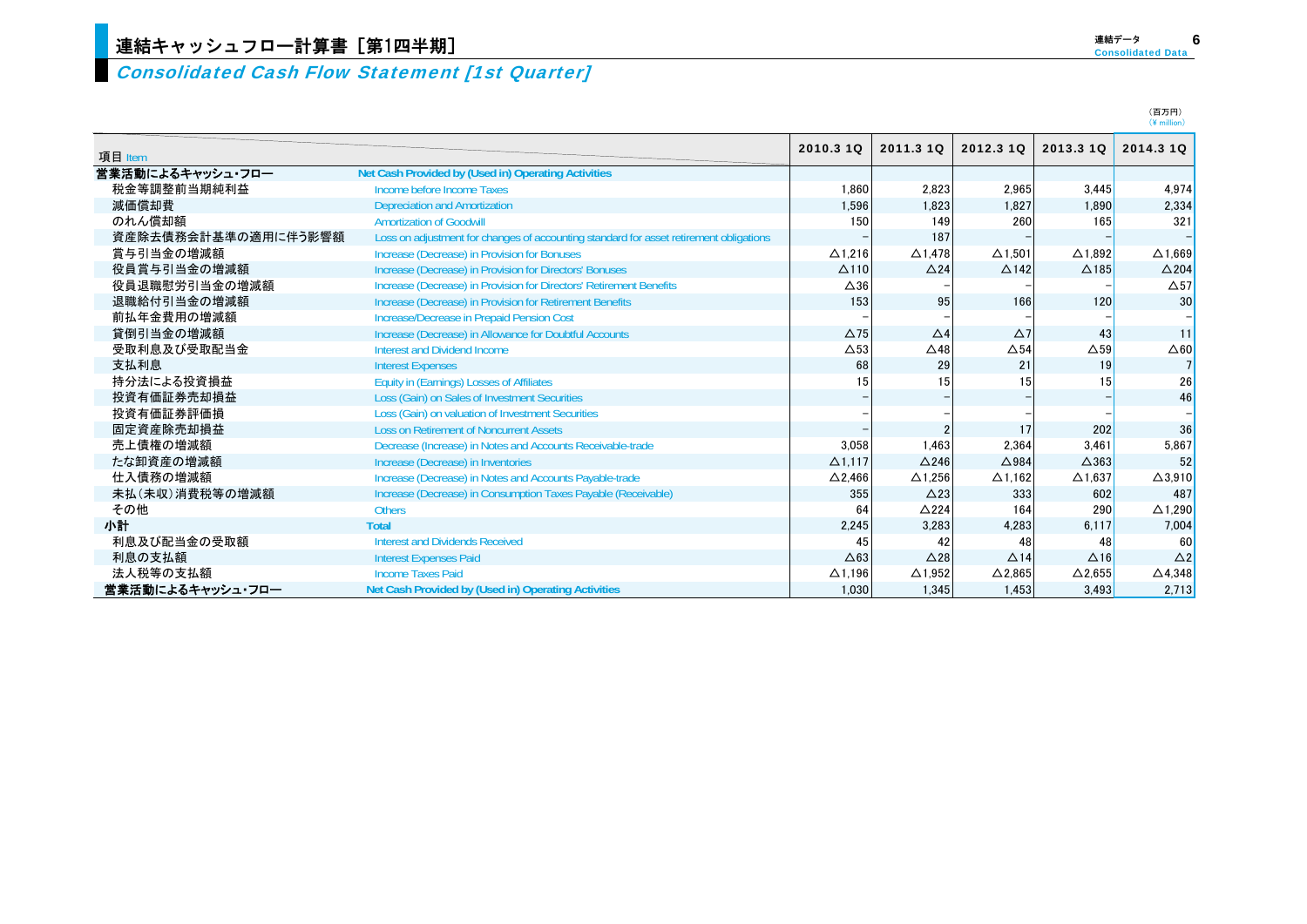|                   |                                                             | 決算期 Fiscal Term |                 |                   |                   |                   |                 |
|-------------------|-------------------------------------------------------------|-----------------|-----------------|-------------------|-------------------|-------------------|-----------------|
| 項目 Item           |                                                             |                 | 2010.3 1Q       | 2011.3 10         | 2012.3 10         | 2013.3 1Q         | 2014.3 10       |
| 投資活動によるキャッシュ・フロー  | Net Cash Provided by (Used in) Investment Activities        |                 |                 |                   |                   |                   |                 |
| 定期預金の預入による支出      | <b>Payments into Time Deposits</b>                          |                 | $\triangle 9$   | $\triangle 4$     | $\Delta 6$        | $\triangle 8$     | $\Delta$ 10     |
| 定期預金の払い戻しによる収入    | Proceeds from Withdrawal of Time Deposits                   |                 | 42              |                   | 11                | 18                | 10              |
| 有形固定資産の取得による支出    | Purchase of Property, Plant and Equipment                   |                 | $\Delta$ 791    | $\triangle$ 1.274 | $\Delta$ 1.630    | $\Delta$ 2.889    | $\Delta$ 3,490  |
| 有形固定資産の売却による収入    | Proceeds from Sales of Property, Plan and Equipment         |                 | 10              |                   | 24                | 66                |                 |
| 無形固定資産の取得による支出    | <b>Purchase of Intangible Assets</b>                        |                 | $\Delta$ 418    | $\triangle$ 322   | $\triangle$ 410   | $\Delta$ 251      | $\triangle$ 621 |
| 投資有価証券の取得による支出    | <b>Purchase of Investment Securities</b>                    |                 |                 |                   |                   |                   |                 |
| 投資有価証券の売却による収入    | <b>Proceeds from Sales of Investment Securities</b>         |                 |                 |                   |                   |                   |                 |
| 子会社株式の取得による収支     | <b>Purchase of Investments in Subsidiaries</b>              |                 |                 |                   |                   |                   | $\Delta$ 3,620  |
| 投資不動産の取得による支出     | <b>Payment for Investment in Real Estate</b>                |                 |                 |                   |                   |                   |                 |
| 事業譲受による支出         | Payments for transfer of business                           |                 |                 |                   | $\Delta$ 1,900    |                   |                 |
| その他               | <b>Others</b>                                               |                 | 199             | $\Delta$ 57       | $\triangle$ 141   | 99                | $\Delta$ 113    |
| 投資活動によるキャッシュ・フロー  | Net Cash Provided by (Used in) Investment Activities        |                 | $\Delta$ 967    | $\Delta$ 1,657    | $\Delta$ 4,053    | $\Delta$ 2,965    | $\Delta$ 7,840  |
| 財務活動によるキャッシュ・フロー  | Net Cash Provided by (Used in) Financing Activities         |                 |                 |                   |                   |                   |                 |
| 短期借入金純増減額         | Net Increase (Decrease) in Short-term Loans Payable         |                 | 3.574           | 2.460             | 575               |                   | $\triangle$ 14  |
| 長期借入による収入         | Proceeds from Long-term Loans Payable                       |                 |                 |                   |                   |                   |                 |
| 長期借入金の返済による支出     | Repayments of Long-term Loans Payable                       |                 | $\triangle$ 28  | $\triangle 3$     | $\Delta$ 1        | $\Delta$ 1        | $\Delta$ 1      |
| 株式の発行による収入        | Proceeds from Issuance of Common Stock                      |                 | 22              | 157               | 37                | 132               | 379             |
| 少数株主からの払込みによる収入   | Proceeds from Stock Issuance to Minority Shareholders       |                 |                 |                   |                   |                   |                 |
| 自己株式の取得による支出      | <b>Purchase of Treasury Stock</b>                           |                 | $\triangle 0$   | $\triangle 3$     | $\triangle 3$     |                   | $\triangle$ 2   |
| 配当金の支払額           | <b>Cash Dividends Paid</b>                                  |                 | $\Delta$ 1,329  | $\Delta$ 1,588    | $\Delta$ 1,643    | $\Delta$ 1,953    | $\Delta$ 2,373  |
| 少数株主への配当金の支払額     | <b>Dividend Paid to Minority Shareholders</b>               |                 |                 |                   |                   |                   |                 |
| その他               | <b>Others</b>                                               |                 | $\triangle$ 409 | $\Delta$ 310      | $\Delta$ 195      | $\triangle$ 102   | $\triangle$ 18  |
| 財務活動によるキャッシュ・フロー  | Net Cash Provided by (Used in) Financing Activities         |                 | 1,833           | 711               | $\Delta$ 1,229    | $\triangle$ 1.924 | $\Delta$ 2,031  |
| 現金及び現金同等物に係る換算差額  | Effect of Exchange Rate Change on Cash and Cash Equivalents |                 | 58              | $\Delta$ 547      | $\Delta$ 166      | $\Delta$ 559      | 1,043           |
| 現金及び現金同等物の増減額     | Net Increase (Decrease) in Cash and Cash Equivalents        |                 | 1.955           | $\triangle$ 148   | $\triangle$ 3.995 | $\triangle$ 1.955 | $\Delta$ 6.113  |
| 現金及び現金同等物の期首残高    | Cash and Cash Equivalents at Beginning of Term              |                 | 9,410           | 13,812            | 18,915            | 21,838            | 34,306          |
| 現金及び現金同等物の期首残高調整額 | <b>Increase (Decrease) of Cash and Cash Equivalents</b>     |                 |                 |                   |                   |                   |                 |
|                   | Due to Fiscal Year-end Change for Subsidiaries              |                 |                 |                   |                   |                   |                 |
| 現金及び現金同等物の期末残高    | Cash and Cash Equivalents at End of Term                    |                 | 11.365          | 13.663            | 14.920            | 19.882            | 28.193          |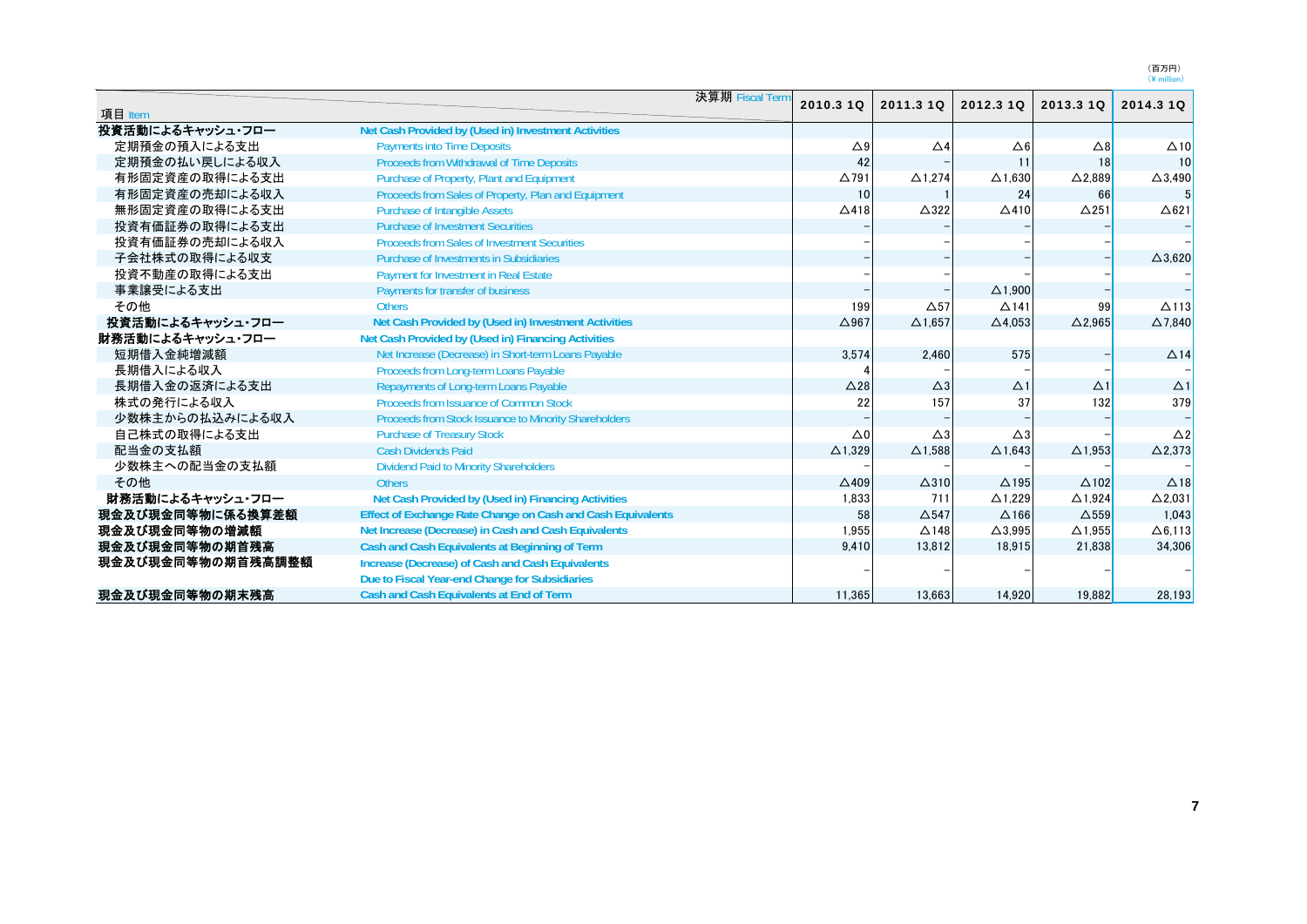## Net Sales by Destination, Business and Product type [1st Quarter]

地域別売上高

Net Sales by Destination

|                | <b>Net Sales by Destination</b> |        |           |            |        |           |       |        |           |            |        |           |       |        |           |                      | $(*$ million)             |
|----------------|---------------------------------|--------|-----------|------------|--------|-----------|-------|--------|-----------|------------|--------|-----------|-------|--------|-----------|----------------------|---------------------------|
|                | 決算期 Fiscal Term                 |        | 2010.3 1Q |            |        | 2011.3 1Q |       |        | 2012.3 10 |            |        | 2013.3 10 |       |        | 2014.3 10 |                      | 2014.3 通期予想<br>(Forecast) |
|                |                                 |        | Ratio     | <b>YOY</b> |        | Ratio     | YOY   |        | Ratio     | <b>YOY</b> |        | Ratio     | YOY   |        | Ratio     | YOY <sup>*</sup>     |                           |
| 地域 Destination |                                 |        | (%)       | (9)        |        | (9)       | (%)   |        | (% )      | (9)        |        | (% )      | (%)   |        | (9)       | (% )                 |                           |
| 国<br>内         | Japan                           | 6.775  | 27.1      | 98.4       | 7,126  | 25.6      | 105.2 | 7.828  | 25.5      | 109.9      | 7,614  | 24.0      | 97.3  | 7,734  | 19.6      | 101.6                | 41.200                    |
| 米州             | <b>Americas</b>                 | 5,512  | 22.1      | 92.7       | 6,444  | 23.1      | 116.9 | 6.434  | 20.9      | 99.8       | 6,616  | 20.9      | 102.8 | 8,282  | 20.9      | 125.2 <mark> </mark> | 40,100                    |
| <b>EMEA</b>    | <b>EMEA</b>                     | 9.066  | 36.3      | 91.9       | 8.472  | 30.4      | 93.4  | 9.648  | 31.4      | 113.9      | 9,039  | 28.5      | 93.7  | 12.048 | 30.5      | 133.3                | 48,000                    |
| 中国             | China                           | 2.110  | 8.4       | 113.7      | 3,970  | 14.2      | 188.1 | 4.989  | 16.2      | 125.7      | 6,537  | 20.6      | 131.0 | 8,557  | 21.6      | 130.9 <mark> </mark> | 32,200                    |
| アジア・パシフィック     | Asia-Pacific                    | 1,526  | 6.1       | 94.8       | 1,881  | 6.7       | 123.2 | 1,858  | 6.0       | 98.8       | 1,867  | 5.9       | 100.5 | 2,924  | 7.4       | 156.6                | 13,500                    |
| 海外 計           | Overseas Total                  | 18,215 | 72.9      | 94.5       | 20.768 | 74.4      | 114.0 | 22.930 | 74.5      | 110.41     | 24.061 | 76.0      | 104.9 | 31.812 | 80.4      | 132.2                | 133.800                   |
| 台              | 計<br><b>Total Sales</b>         | 24.990 | 100.0     | 95.5       | 27.894 | 100.0     | 111.6 | 30.758 | 100.0     | 10.3       | 31.676 | 100.0     | 103.0 | 39.547 | 100.0     | 124.8I               | 175,000                   |
|                | 全ていてん 防制 市市 マコリも地域              |        |           |            |        |           |       |        |           |            |        |           |       |        |           |                      |                           |

●EMEA:欧州、中東、アフリカ地域

●EMEA: Europe, the Middle East and Africa

#### 事業別売上高

Net Sales by Business

|             | 決算期 Fiscal Term           |        | 2010.3 1Q         |            |        | 2011.3 10 |       |        | 2012.3 10 |            |        | 2013.3 1Q |                      |        | 2014.3 10 |         | 2014.3 通期予想<br>(Forecast) |
|-------------|---------------------------|--------|-------------------|------------|--------|-----------|-------|--------|-----------|------------|--------|-----------|----------------------|--------|-----------|---------|---------------------------|
|             |                           |        | Ratio             | <b>YOY</b> |        | Ratio     | YOY   |        | Ratio     | <b>YOY</b> |        | Ratio     | <b>YOY</b>           |        | Ratio     | $YOY^*$ |                           |
| 事業 Business |                           |        | (9)               | (9)        |        | (9)       | (% )  |        | (96)      | (9)        |        | (9)       | (9)                  |        | (9)       | (% )    |                           |
| 血球計数検査      | Hematology                | 16.847 | 67.4              | 91.4       | 18.135 | 65.0      | 107.6 | 19.784 | 64.3      | 109.1      | 20,657 | 65.2      | 104.4                | 25.796 | 65.2      | 124.9   | 116,000                   |
| 尿検査         | <b>Urinalysis</b>         | 1,722  | 6.9               | 84.5       | 2.239  | 8.0       | 130.0 | 2.450  | 8.0       | 109.4      | 2,525  | 8.0       | 103.1                | 3.227  | 8.2       | 127.8   | 12.900                    |
| その他         | <b>Others</b>             | 275    |                   | 63.4       | 535    | 1.9       | 194.7 | 661    | 2.1       | 123.5      | 646    | 2.0       | 97.7                 | 685    | 1.7       | 106.1   | 3.400                     |
| HU-BU       | HU-BU                     | 18,844 | 75.4              | 90.2       | 20.910 | 75.0      | 111.0 | 22,894 | 74.4      | 109.5      | 23,828 | 75.2      | 104.1                | 29.709 | 75.1      | 124.7   | 132,300                   |
| 免疫検査        | Immunochemistry           | 628    | 2.5               | 105.7      | 509    | 1.8       | 81.1  | 399    | 1.3       | 78.4       | 394    | 1.2       | 98.7                 | 432    | 1.1       | 109.7   | 3.000                     |
| 生化学検査       | <b>Clinical Chemistry</b> | 762    | 3.0               | 129.4      | 669    | 2.4       | 87.8  | 849    | 2.8       | 127.0      | 582    | 1.8       | 68.5                 | 817    | 2.1       | 140.5   | 3.300                     |
| 血液凝固検査      | <b>Hemostasis</b>         | 2,947  | 11.8              | 94.0       | 3,638  | 13.0      | 123.5 | 4.335  | 14.1      | 119.2      | 4,809  | 15.2      | 110.9 <mark>1</mark> | 6.416  | 16.2      | 133.4   | 24.400                    |
| ICH-BU      | <b>ICH-BU</b>             | 4.337  | 17.4 <sub>1</sub> | 100.5      | 4.816  | 17.3      | 111.1 | 5.584  | 18.21     | 115.9      | 5.784  | 18.3      | 103.6                | 7.667  | 19.4      | 132.5   | 30.700                    |
| その他IVD      | Other IVD                 | 1.078  | 4.3               | 205.0      | 1,290  | 4.6       | 119.6 | 1.426  | 4.6       | 110.5      | 1,253  | 4.0       | 87.9                 | 1,249  | 3.2       | 99.7    | 7.400                     |
| IVD 計       | <b>IVD Subtotal</b>       | 24,258 | 97.1              | 94.2       | 27,015 | 96.8      | 111.4 | 29,903 | 97.2      | 110.7      | 30,865 | 97.4      | 103.2                | 38,626 | 97.7      | 125.1   | 170,400                   |
| LS-BU       | Life Science-BU           | 165    | 0.7               | 971.2      | 244    | 0.9       | 147.7 | 227    | 0.7       | 93.2       | 228    | 0.7       | 100.3                | 334    | 0.8       | 146.5   | 1,600                     |
| その他         | <b>Other Business</b>     | 567    | 2.3               | 146.1      | 635    | 2.3       | 112.0 | 627    | 2.0       | 98.8       | 583    | 1.8       | 92.9                 | 587    | 1.5       | 100.7   | 3.000                     |
| 計<br>合      | <b>Total Sales</b>        | 24,990 | 100.0             | 95.5       | 27,894 | 100.0     | 111.6 | 30,758 | 100.0     | 110.3      | 31,676 | 100.0     | 103.0                | 39,547 | 100.0     | 124.8   | 175.000                   |

●2013年3月期以前の実績は、変更後のセグメントに合わせて組み替えたものです。

●The figures before fiscal year ended March 31, 2013 are reorganized according to the segments after the changes.

#### 品目別売上高 Net Sales by Product Type

|                 | Net Sales by Product Type |        |           |       |        |           |       |        |           |            |        |           |            |        |           |                    | $(4$ million)             |
|-----------------|---------------------------|--------|-----------|-------|--------|-----------|-------|--------|-----------|------------|--------|-----------|------------|--------|-----------|--------------------|---------------------------|
|                 | 決算期 Fiscal Term           |        | 2010.3 1Q |       |        | 2011.3 10 |       |        | 2012.3 10 |            |        | 2013.3 10 |            |        | 2014.3 10 |                    | 2014.3 通期予想<br>(Forecast) |
|                 |                           |        | Ratio     |       |        | Ratio     | YOY   |        | Ratio     | <b>YOY</b> |        |           | <b>YOY</b> |        | Ratio     | YOY <sup>3</sup>   |                           |
| 品目 Product Type |                           |        | (9)       | (9)   |        | (96)      | (9)   |        | (9)       | (% )       |        | (9)       | (% )       |        | (9)       | (9)                |                           |
| 検体検査機器          | strument                  | 6.711  | 26.9      | 80.7  | 8.640  | 31.0      | 128.7 | 9.307  | 30.3      | 107.7      | 9.673  | 30.5      | 103.9      | 9.809  | 24.8      | 101.4 <sub>h</sub> | 57.460                    |
| 検体検査試薬          | Readent                   | 12.110 | 48.5      | 101.9 | 12.556 | 45.0      | 103.7 | 14,461 | 47.0      | 115.2      | 14,822 | 46.8      | 102.5      | 20.709 | 52.4      | 139.7              | 81,710                    |
| 保守サービス          | tenance Service & Parts   | 2,597  | 10.4      | 116.9 | 2.898  | 10.4      | 111.6 | 3.146  | 10.2      | 108.6      | 3,234  | 10.2      | 102.8      | 4.091  | 10.3      | 126.5              | 16,630                    |
| その他             | Others                    | 3.571  | 14.3      | 95.5  | 3.798  | 13.6      | 106.4 | 3.842  | 12.5      | 101.2      | 3.945  | 12.5      | 102.7      | 4.936  | 12.5      | 125.1              | 19.200                    |
| 合計              | <b>Total Sales</b>        | 24.990 | 100.0     | 95.5  | 27.894 | 100.0     | 111.6 | 30.758 | 100.0     | 110.3      | 31.676 | 100.0     | 103.0      | 39.547 | 100.0     | 124.8              | 175,000                   |

※前年同期を100%としています。 ●通期予想は、2013年5月に公表したものです。 ※Previous period = 100% ●Business forecast was announced in May 2013.

8連結データ**Consolidated Data** 

(百万円)

(百万円)  $(\frac{V}{I})$  million

(百万円)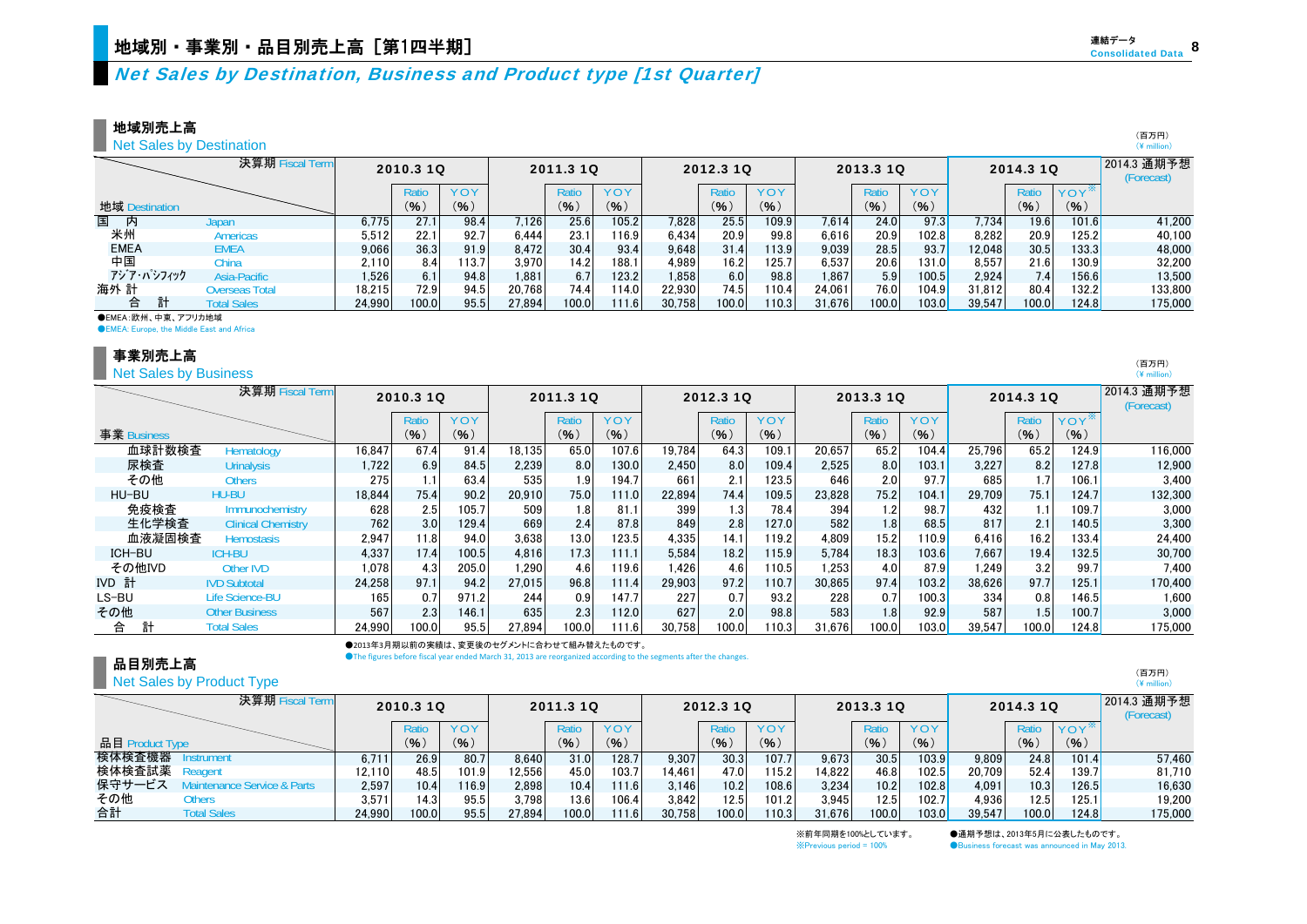(百万円)<br>(¥ million)

| ا ہے ا | . va |
|--------|------|
|--------|------|

|             | 決算期 Fiscal Term           |       | 2010.3 1Q        |       |       | 2011.3 1Q |       |       | 2012.3 10 |       |       | 2013.3 10 |       |       | 2014.3 10 |       |
|-------------|---------------------------|-------|------------------|-------|-------|-----------|-------|-------|-----------|-------|-------|-----------|-------|-------|-----------|-------|
|             |                           |       | Rati             | YOY   |       | Ratio     | YOY   |       | Ratio     | YOY   |       | Ratio     | YOY   |       | Ratio     | YOY   |
| 事業 Business |                           |       | (%)              | (% )  |       | (9)       | (%)   |       | (9)       | (9)   |       | (%)       | (%)   |       | (%)       | (9)   |
| 血球計数検査      | Hematology                | 2.878 | 42.5             | 86.8  | 2.908 | 40.8      | 101.0 | 3.395 | 43.4      | 116.7 | 3.574 | 46.9      | 105.3 | 3.383 | 43.7      | 94.7  |
| 尿検査         | <b>Urinalysis</b>         | 311   | 4.6              | 99.7  | 374   | 5.2       | 120.4 | 410   | 5.2       | 109.5 | 365   | 4.8       | 89.0  | 457   | 5.9       | 125.3 |
| その他         | <b>Others</b>             | 196   | 2.9              | 60.8  | 429   | 6.0       | 219.3 | 560   | 7.2       | 130.5 | 540   | 7.1       | 96.4  | 496   | 6.4       | 91.9  |
| HU-BU       | HU-BU                     | 3,384 | 49.9             | 85.7  | 3.711 | 52.1      | 109.7 | 4,364 | 55.8      | 117.6 | 4.478 | 58.8      | 102.6 | 4,338 | 56.1      | 96.9  |
| 免疫検査        | Immunochemistry           | 622   | 9.2 <sub>1</sub> | 105.0 | 501   | 7.0       | 80.4  | 391   | 5.0       | 78.0  | 386   | 5.1       | 98.7  | 428   | 5.5       | 111.0 |
| 生化学検査       | <b>Clinical Chemistry</b> | 402   | 5.9              | 97.3  | 333   | 4.7       | 82.9  | 402   | 5.1       | 120.5 | 361   | 4.7       | 89.8  | 517   | 6.7       | 143.3 |
| 血液凝固検査      | <b>Hemostasis</b>         | 1,121 | 16.6             | 96.4  | 1.108 | 15.5      | 98.8  | 1,271 | 16.2      | 114.7 | 1.218 | 16.0      | 95.9  | 1.322 | 17.1      | 108.5 |
| ICH-BU      | <b>ICH-BU</b>             | 2.146 | 31.7             | 98.9  | 1.942 | 27.3      | 90.5  | 2.063 | 26.4      | 106.2 | 1.964 | 25.8      | 95.2  | 2.267 | 29.3      | 115.4 |
| その他IVD      | Other IVD                 | 826   | 12.2             | 201.9 | 985   | 13.8      | 119.3 | 1.100 | 14.0      | 111.6 | 962   | 12.6      | 87.5  | 826   | 10.7      | 85.8  |
| IVD 計       | <b>IVD Subtotal</b>       | 6.356 | 93.8             | 97.4  | 6.638 | 93.2      | 104.4 | 7,527 | 96.2      | 113.4 | 7.405 | 97.3      | 98.4  | 7.432 | 96.1      | 100.4 |
| LS-BU       | Life Science-BU           | 31    | 0.5              | 254.7 | 51    | 0.7       | 168.3 | 65    | 0.8       | 127.0 | 42    | 0.6       | 64.8  | 42    | 0.6       | 99.2  |
| その他         | <b>Other Business</b>     | 389   | 5.7              | 113.7 | 436   | 6.1       | 112.2 | 236   | 3.0       | 54.1  | 167   | 2.2       | 70.7  | 259   | 3.4       | 155.2 |
| 計<br>合      | <b>Total Sales</b>        | 6,775 | 100.0            | 98.4  | 7,126 | 100.0     | 105.2 | 7,828 | 100.0     | 109.9 | 7.614 | 100.0     | 97.3  | 7.734 | 100.0     | 101.6 |

#### ■ 海外 Overseas

|             | 決算期 Fiscal Term           |        | 2010.3 1Q |         |        | 2011.3 10 |            |        | 2012.3 10 |       |        | 2013.3 1Q |       |        | 2014.3 10 |         |
|-------------|---------------------------|--------|-----------|---------|--------|-----------|------------|--------|-----------|-------|--------|-----------|-------|--------|-----------|---------|
|             |                           |        | Ratio     | YOY     |        | Ratio     | <b>YOY</b> |        | Ratio     | YOY   |        | Ratio     | YOY   |        | Ratio     | $YOY^*$ |
| 事業 Business |                           |        | (%)       | (9)     |        | (%)       | (% )       |        | (9)       | (9)   |        | (%)       | (%)   |        | (%)       | (9)     |
| 血球計数検査      | Hematology                | 13,969 | 76.7      | 92.4    | 15,227 | 73.3      | 109.0      | 16.389 | 71.5      | 107.6 | 17.083 | 71.0      | 104.2 | 22.412 | 70.5      | 131.2   |
| 尿検査         | <b>Urinalysis</b>         | 1.411  | 7.7       | 81.7    | .865   | 9.0       | 132.1      | 2.040  | 8.9       | 109.4 | 2.161  | 9.0       | 105.9 | 2,769  | 8.7       | 128.1   |
| その他         | <b>Others</b>             | 79     | 0.4       | 70.9    | 106    | 0.5       | 134.0      | 101    | 0.4       | 95.1  | 106    | 0.4       | 104.6 | 188    | 0.6       | 177.7   |
| HU-BU       | <b>HU-BU</b>              | 15.460 | 84.9      | 91.2    | 17.199 | 82.8      | 111.2      | 18.530 | 80.8      | 107.7 | 19.350 | 80.4      | 104.4 | 25.371 | 79.8      | 131.1   |
| 免疫検査        | Immunochemistry           |        | 0.0       | 500.0   |        | 0.0       | 154.6      |        | 0.0       | 101.4 |        | 0.0       | 96.2  |        | 0.0       | 47.6    |
| 生化学検査       | <b>Clinical Chemistry</b> | 360    | 2.0       | 205.1   | 335    | 1.6       | 93.3       | 448    | 2.0       | 133.4 | 221    | 0.9       | 49.3  | 300    | 0.9       | 135.9   |
| 血液凝固検査      | <b>Hemostasis</b>         | 1.826  | 10.0      | 92.6    | 2.530  | 12.2      | 138.6      | 3.065  | 13.4      | 121.1 | 3.591  | 14.9      | 117.2 | 5.094  | 16.0      | 141.9   |
| ICH-BU      | <b>ICH-BU</b>             | 2.191  | 12.0      | 102.2   | 2.874  | 13.8      | 131.2      | 3.521  | 15.4      | 122.5 | 3.820  | 15.9      | 108.5 | 5.399  | 17.0      | 141.3   |
| その他IVD      | <b>Other IVD</b>          | 253    | 1.4       | 215.8   | 305    | 1.5       | 120.6      | 326    | 1.4       | 107.1 | 290    | 1.2       | 89.1  | 423    | 1.3       | 145.6   |
| IVD 計       | <b>IVD Subtotal</b>       | 17.903 | 98.3      | 93.2    | 20,377 | 98.1      | 113.8      | 22.377 | 97.6      | 109.8 | 23.459 | 97.5      | 104.8 | 31.193 | 98.1      | 133.0   |
| LS-BU       | <b>Life Science-BU</b>    | 135    | 0.7       | 2.690.7 | 192    | 0.9       | 143.0      | 162    | 0.7       | 84.1  | 186    | 0.8       | 114.6 | 291    | 0.9       | 156.8   |
| その他         | <b>Other Business</b>     | 178    | 1.0       | 386.7   | 199    | 1.0       | 111.7      | 391    | 1.7       | 197.0 | 416    | 1.7       | 106.3 | 327    | 1.0       | 78.6    |
| 計<br>合      | <b>Total Sales</b>        | 18.215 | 100.0     | 94.5    | 20.768 | 100.0     | 114.0      | 22,930 | 100.0     | 110.4 | 24.061 | 100.0     | 104.9 | 31,812 | 100.0     | 132.2   |

●2013年3月期以前の実績は、変更後のセグメントに合わせて組み替えたものです。

※Previous period = 100% ※前年同期を100%としています。

●The figures before fiscal year ended March 31, 2013 are reorganized according to the segments after the changes.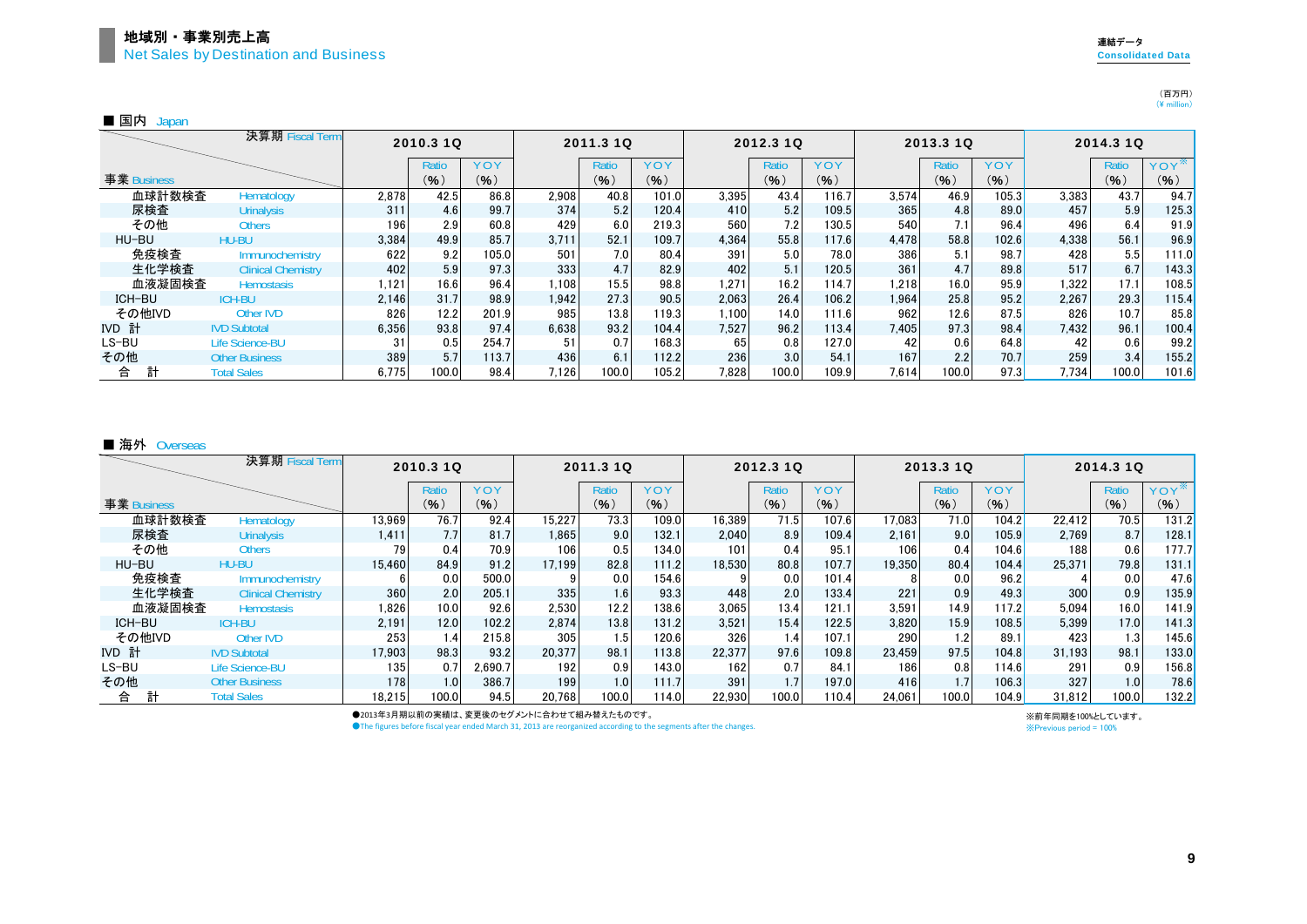■ 米州 Americas

|             | 決算期 Fiscal Term           |       | 2010.3 10 |      |       | 2011.3 10 |            |       | 2012.3 10 |       |       | 2013.3 10 |       |       | 2014.3 10 |            |
|-------------|---------------------------|-------|-----------|------|-------|-----------|------------|-------|-----------|-------|-------|-----------|-------|-------|-----------|------------|
|             |                           |       | Ratic     | YOY  |       | Ratio     | <b>YOY</b> |       | Ratio     | YOY   |       | Ratio     | YOY   |       | Ratio     | <b>YOY</b> |
| 事業 Business |                           |       | (9)       | (% ) |       | (% )      | (9)        |       | (%)       | (% )  |       | (% )      | (96)  |       | (%)       | $(\% )$    |
| 血球計数検査      | Hematology                | 4.743 | 86.0      | 95.8 | 5.597 | 86.9      | 118.0      | 5.725 | 89.0      | 102.3 | 5.885 | 88.9      | 102.8 | 7,327 | 88.5      | 124.5      |
| 尿検査         | <b>Urinalysis</b>         | 455   | 8.3       | 93.4 | 481   | 7.5       | 105.7      | 398   | 6.2       | 82.8  | 411   | 6.2       | 103.1 | 424   | 5.1       | 103.2      |
| その他         | Others                    | 10    | 0.2       | 80.1 | 14    | 0.2       | 145.7      |       | 0.2       | 114.2 | 10    | 0.2       | 65.0  | 20    | 0.2       | 192.4      |
| HU-BU       | HU-BU                     | 5.208 | 94.5      | 95.6 | 6.092 | 94.5      | 117.0      | 6.139 | 95.4      | 100.8 | 6.306 | 95.3      | 102.7 | 7.772 | 93.8      | 123.2      |
| 免疫検査        | Immunochemistry           |       |           |      |       | 0.0       |            |       |           |       |       |           |       |       |           |            |
| 生化学検査       | <b>Clinical Chemistry</b> |       |           |      |       |           |            |       |           |       |       |           |       |       |           |            |
| 血液凝固検査      | <b>Hemostasis</b>         | 303   | 5.5       | 61.  | 352   | 5.5       | 116.3      | 295   | 4.6       | 83.9  | 311   | 4.7       | 105.1 | 510   | 6.2       | 164.2      |
| ICH-BU      | <b>ICH-BU</b>             | 303   | 5.5       | 61.1 | 352   | 5.5       | 116.3      | 295   | 4.6       | 83.9  | 311   | 4.7       | 105.1 | 510   | 6.2       | 164.2      |
| その他IVD      | Other IVD                 |       | 0.0       |      |       | 0.0       | 1.0        |       |           |       |       | 0.0       |       |       |           |            |
| IVD 計       | <b>IVD Subtotal</b>       | 5.512 | 100.0     | 92.7 | 6.444 | 100.0     | 116.9      | 6.434 | 100.0     | 99.8  | 6.616 | 100.0     | 102.8 | 8.282 | 100.0     | 125.2      |
| LS-BU       | <b>Life Science-BU</b>    |       |           |      |       |           |            |       |           |       |       |           |       |       |           |            |
| その他         | <b>Other Business</b>     |       |           |      |       |           |            |       |           |       |       |           |       |       |           |            |
| 計<br>合      | <b>Total Sales</b>        | 5.512 | 100.0     | 92.7 | 6.444 | 100.0     | 116.9      | 6.434 | 100.0     | 99.8  | 6.616 | 100.0     | 102.8 | 8.282 | 100.0     | 125.2      |

■ EMEA

|             | 決算期 Fiscal Term           |       | 2010.3 10 |         |       | 2011.3 10        |            |       | 2012.3 10 |       |       | 2013.3 10 |       |        | 2014.3 10 |         |
|-------------|---------------------------|-------|-----------|---------|-------|------------------|------------|-------|-----------|-------|-------|-----------|-------|--------|-----------|---------|
|             |                           |       | Ratio     | YOY     |       | Ratio            | <b>YOY</b> |       | Ratio     | YOY   |       | Ratio     | YOY   |        | Ratio     | $YOY^*$ |
| 事業 Business |                           |       | (%)       | (%)     |       | (9)              | (%)        |       | (%)       | (%)   |       | (9)       | (%)   |        | (9)       | (%)     |
| 血球計数検査      | Hematology                | 6.818 | 75.2      | 85.7    | 6.219 | 73.4             | 91.2       | 6.895 | 71.5      | 110.9 | 6.593 | 72.9      | 95.6  | 8,999  | 74.7      | 136.5   |
| 尿検査         | <b>Urinalysis</b>         | 622   | 6.9       | 74.6    | 580   | 6.8              | 93.3       | 644   | 6.7       | 111.0 | 595   | 6.6       | 92.5  | 705    | 5.9       | 118.4   |
| その他         | Others                    |       | 0.0       | 108.4   |       | 0.0              | 77.0       |       | 0.0       | 108.1 |       | 0.0       | 171.9 |        | 0.0       | 64.5    |
| HU-BU       | HU-BU                     | 7.442 | 82.1      | 84.6    | 6.801 | 80.3             | 91.4       | 7.541 | 78.2      | 110.9 | 7.192 | 79.6      | 95.4  | 9,707  | 80.6      | 135.0   |
| 免疫検査        | Immunochemistry           |       | 0.0       |         |       | 0.0              | 129.9      |       | 0.1       | 200.9 |       | 0.1       | 111.4 |        | 0.0       | 29.6    |
| 生化学検査       | <b>Clinical Chemistry</b> | 209   | 2.3       | 562.2   | 158   | 1.9              | 75.9       | 176   | 1.8       | 110.7 | 41    | 0.5       | 23.3  | 58     | 0.5       | 141.7   |
| 血液凝固検査      | <b>Hemostasis</b>         | 901   | 9.9       | 98.7    | 870   | 10.3             | 96.5       | 1,100 | 11.4      | 126.5 | 956   | 10.6      | 87.0  | 1.289  | 10.7      | 134.8   |
| ICH-BU      | <b>ICH-BU</b>             | 1.113 | 12.3      | 117.1   | 1,031 | 12.21            | 92.7       | 1,281 | 13.3      | 124.3 | 1.004 | 11.1      | 78.4  | 1.351  | 11.2      | 134.5   |
| その他IVD      | Other IVD                 | 200   | 2.2       | 289.4   | 253   | 3.0 <sub>1</sub> | 126.7      | 276   | 2.91      | 109.0 | 247   | 2.7       | 89.4  | 373    | 3.1       | 151.2   |
| IVD 計       | <b>IVD Subtotal</b>       | 8.754 | 96.6      | 89.2    | 8.085 | 95.4             | 92.4       | 9.098 | 94.3      | 112.5 | 8.441 | 93.4      | 92.8  | 11.432 | 94.9      | 135.4   |
| LS-BU       | Life Science-BU           | 135   | 1.51      | 2.690.4 | 192   | 2.31             | 142.7      | 162   |           | 84.3  | 186   | 2.1       | 114.6 | 290    | 2.4       | 156.3   |
| その他         | <b>Other Business</b>     | 178   | 2.0       | 386.2   | 195   | 2.3              | 109.9      | 389   | 4.0       | 198.9 | 412   | 4.6       | 106.0 | 325    | 2.7       | 78.9    |
| 計<br>合      | <b>Total Sales</b>        | 9.066 | 100.0     | 91.9    | 8.472 | 100.0            | 93.4       | 9.648 | 100.0     | 113.9 | 9.039 | 100.0     | 93.7  | 12,048 | 100.0     | 133.3   |

●EMEA:欧州、中東、アフリカ地域 **CEMEA: Europe, the Middle East and Africa** 

●2013年3月期以前の実績は、変更後のセグメントに合わせて組み替えたものです。

●The figures before fiscal year ended March 31, 2013 are reorganized according to the segments after the changes.

※Previous period = 100% ※前年同期を100%としています。

(百万円)  $(\frac{1}{2})$  million)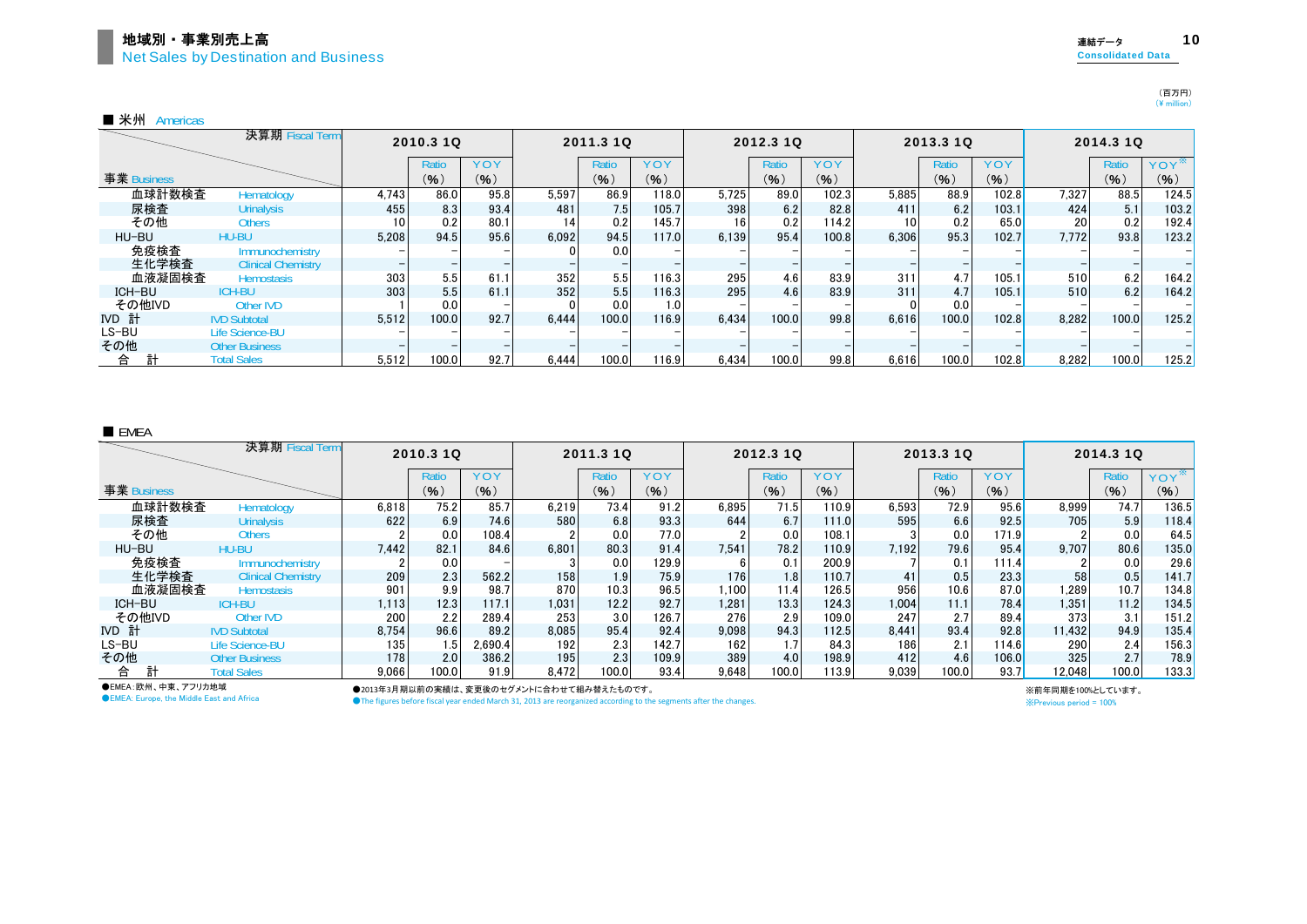#### (百万円) $(\frac{y}{\text{ million}})$

#### ■ 中国 China

|             | 決算期 Fiscal Term           |       | 2010.3 1Q |       |       | 2011.3 10 |       |       | 2012.3 10 |       |       | 2013.3 1Q |       |       | 2014.3 10 |         |
|-------------|---------------------------|-------|-----------|-------|-------|-----------|-------|-------|-----------|-------|-------|-----------|-------|-------|-----------|---------|
|             |                           |       | Ratio     | YOY   |       | Ratio     | YOY   |       | Ratio     | YOY   |       | Ratio     | YOY   |       | Ratio     | $YOY^*$ |
| 事業 Business |                           |       | (9)       | (%)   |       | (96)      | (9)   |       | (%)       | (%)   |       | (% )      | (%)   |       | (% )      | (%)     |
| 血球計数検査      | Hematology                | 1,289 | 61.1      | 126.9 | 2.069 | 52.1      | 160.5 | 2,408 | 48.3      | 116.4 | 3.294 | 50.4      | 136.8 | 4.120 | 48.2      | 125.1   |
| 尿検査         | <b>Urinalysis</b>         | 266   | 12.6      | 77.9  | 695   | 17.5      | 261.5 | 873   | 17.5      | 125.6 | 1.053 | 16.1      | 120.6 | 1.385 | 16.2      | 131.6   |
| その他         | <b>Others</b>             |       |           |       |       |           |       |       |           |       |       |           |       |       |           |         |
| HU-BU       | HU-BU                     | 1,555 | 73.7      | 114.7 | 2.763 | 69.6      | 177.7 | 3.281 | 65.8      | 118.7 | 4.347 | 66.5      | 132.5 | 5.506 | 64.3      | 126.7   |
| 免疫検査        | Immunochemistry           |       | 0.0       |       |       | 0.0       | 443.7 |       | 0.0       | 85.6  |       | 0.0       | 148.1 |       | 0.0       | 97.0    |
| 生化学検査       | <b>Clinical Chemistry</b> | 134   | 6.4       | 126.4 | 158   | 4.0       | 117.4 | 258   | 5.2       | 163.7 | 167   | 2.5       | 64.5  | 223   | 2.6       | 133.9   |
| 血液凝固検査      | <b>Hemostasis</b>         | 374   | 17.7      | 109.4 | 998   | 25.1      | 266.7 | 1.399 | 28.0      | 140.2 | 1.978 | 30.3      | 141.4 | 2.775 | 32.4      | 140.3   |
| ICH-BU      | <b>ICH-BU</b>             | 509   | 24.1      | 113.6 | 1.157 | 29.1      | 227.3 | 1.658 | 33.2      | 143.3 | 2.145 | 32.8      | 129.4 | 3.000 | 35.1      | 139.8   |
| その他IVD      | Other IVD                 | 47    | 2.2       | 98.2  | 49    |           | 104.1 | 48    | 1.0       | 97.0  |       | 0.6       | 87.1  | 49    | 0.6       | 118.3   |
| IVD 計       | <b>IVD Subtotal</b>       | 2.110 | 100.0     | 113.7 | 3.968 | 100.0     | 188.0 | 4.986 | 99.9      | 125.6 | 6.533 | 99.9      | 131.0 | 8.555 | 100.0     | 130.9   |
| LS-BU       | <b>Life Science-BU</b>    |       |           |       |       |           |       |       |           |       |       |           |       |       |           |         |
| その他         | <b>Other Business</b>     |       |           |       |       | 0.0       |       |       | 0.1       | 141.3 |       | 0.1       | 151.7 |       | 0.0       | 24.3    |
| 合           | <b>Total Sales</b>        | 2.110 | 100.0     | 113.7 | 3.970 | 100.0     | 188.1 | 4.989 | 100.0     | 125.7 | 6,537 | 100.0     | 131.0 | 8,557 | 100.0     | 130.9   |

#### ■ アジア・パシフィック Asia-Pacific

|             | 決算期 Fiscal Term           |       | 2010.3 1Q |       |                 | 2011.3 10 |            |       | 2012.3 10 |            |       | 2013.3 1Q |       |                 | 2014.3 1Q |       |
|-------------|---------------------------|-------|-----------|-------|-----------------|-----------|------------|-------|-----------|------------|-------|-----------|-------|-----------------|-----------|-------|
|             |                           |       | Ratio     | YOY   |                 | Ratio     | <b>YOY</b> |       | Ratio     | <b>YOY</b> |       | Ratio     | YOY   |                 | Ratio     | YOY   |
| 事業 Business |                           |       | (% )      | (%)   |                 | (%)       | (9)        |       | (%)       | (%)        |       | (%)       | (% )  |                 | (9)       | (%)   |
| 血球計数検査      | Hematology                | 1.119 | 73.3      | 94.0  | 1.342           | 71.3      | 119.9      | 1,361 | 73.2      | 101.4      | 1,311 | 70.2      | 96.3  | 1,964           | 67.2      | 149.8 |
| 尿検査         | <b>Urinalysis</b>         | 69    | 4.5       | 100.0 | 109             | 5.8       | 159.3      | 125   | 6.7       | 114.3      | 102   | 5.5       | 81.7  | 255             | 8.7       | 249.9 |
| その他         | <b>Others</b>             | 68    | 4.4       | 68.4  | 91 <sub>1</sub> | 4.8       | 134.2      | 83    | 4.5       | 91.9       | 92    | 4.9       | 110.8 | 165             | 5.7       | 178.7 |
| HU-BU       | <b>HU-BU</b>              | 1.255 | 82.2      | 92.6  | 1.542           | 82.0      | 122.9      | 1.569 | 84.4      | 101.8      | 1.505 | 80.6      | 95.9  | 2,384           | 81.6      | 158.4 |
| 免疫検査        | Immunochemistry           |       | 0.2       | 300.0 |                 | 0.3       | 156.0      |       |           | 41.1       |       | 0.0       | 30.6  |                 | 0.0       |       |
| 生化学検査       | <b>Clinical Chemistry</b> | 16    | 1.1       | 51.6  | 19              | 1.01      | 116.9      | 14    | 0.8       | 72.7       | 13    | 0.7       | 95.5  | 18 <sub>1</sub> | 0.6       | 134.6 |
| 血液凝固検査      | <b>Hemostasis</b>         | 247   | 16.2      | 112.3 | 311             | 16.5      | 125.7      | 271   | 14.6      | 87.1       | 346   | 18.5      | 127.9 | 518             | 17.7      | 149.7 |
| ICH-BU      | <b>ICH-BU</b>             | 267   | 17.5      | 105.8 | 335             | 17.8      | 125.5      | 286   | 15.4      | 85.6       | 360   | 19.3      | 125.7 | 537             | 18.4      | 149.2 |
| その他IVD      | <b>Other IVD</b>          |       | 0.3       |       |                 | 0.1       | 58.1       |       | 0.1       | 110.4      |       | 0.1       | 73.2  |                 | 0.0       |       |
| IVD 計       | <b>IVD Subtotal</b>       | 1,526 | 100.0     | 94.8  | 1.879           | 99.9      | 123.1      | 1.858 | 100.0     | 98.9       | 1.867 | 100.0     | 100.5 | 2,922           | 99.9      | 156.5 |
| LS-BU       | <b>Life Science-BU</b>    |       | 0.0       |       |                 | 0.0       | 2,986.7    |       |           |            |       |           |       |                 | 0.1       |       |
| その他         | <b>Other Business</b>     |       | 0.0       |       |                 | 0.1       | 622.2      |       |           |            |       |           |       |                 | 0.0       |       |
| 計<br>合      | <b>Total Sales</b>        | .526  | 100.0     | 94.8  | 1.881           | 100.0     | 123.2      | 1.858 | 100.0     | 98.8       | 1.867 | 100.0     | 100.5 | 2.924           | 100.0     | 156.6 |

●2013年3月期以前の実績は、変更後のセグメントに合わせて組み替えたものです。

●The figures before fiscal year ended March 31, 2013 are reorganized according to the segments after the changes.

※前年同期を100%としています。

※Previous period = 100%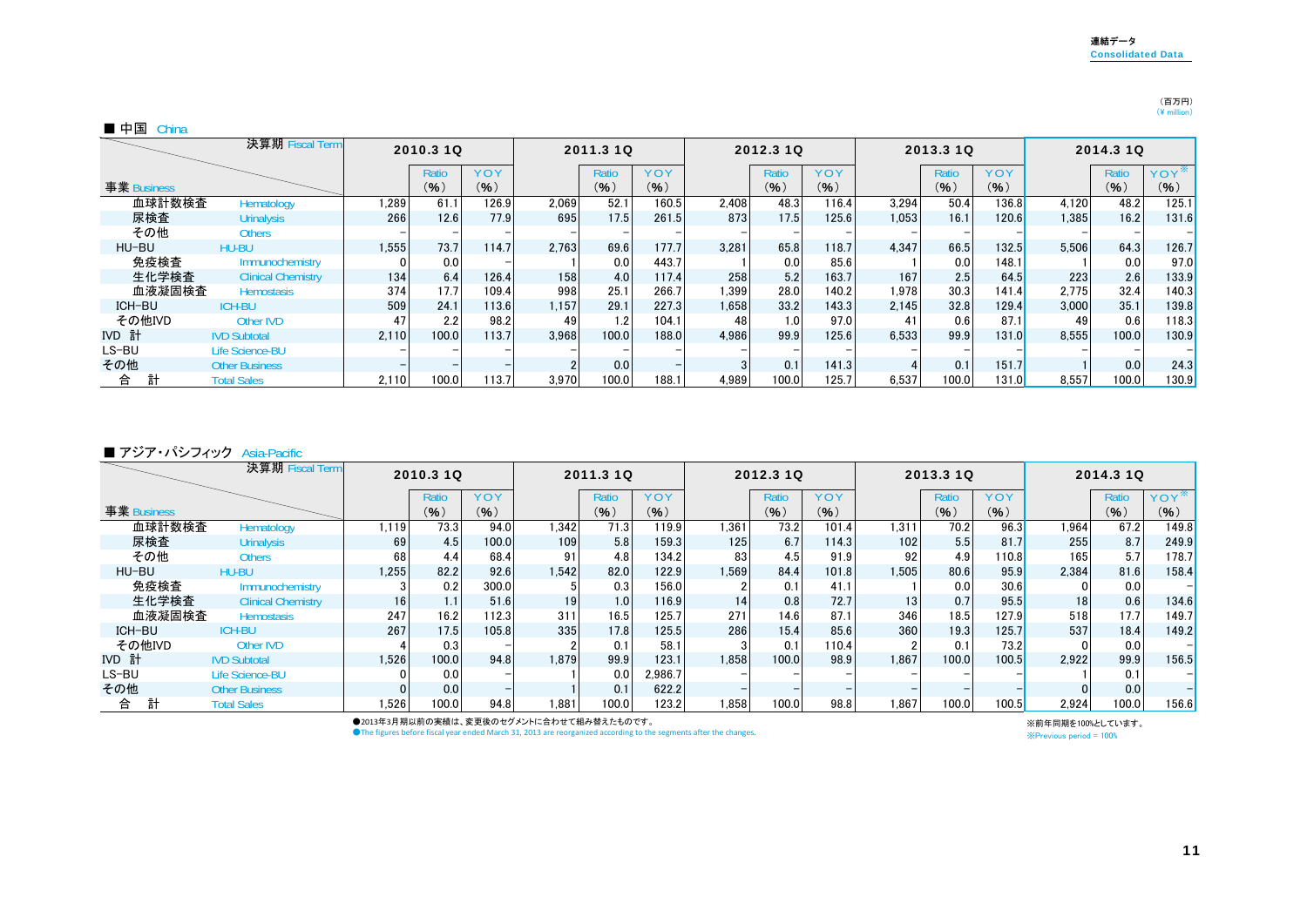(百万円)<br>(¥ million)

|                |        | 決算期 Fiscal Term             |                | 2010.3 1Q |         |        | 2011.3 10    |       |        | 2012.3 10    |       |        | 2013.3 1Q    |       |        | 2014.3 1Q |         |
|----------------|--------|-----------------------------|----------------|-----------|---------|--------|--------------|-------|--------|--------------|-------|--------|--------------|-------|--------|-----------|---------|
|                |        |                             |                | Ratio     | YOY     |        | <b>Ratio</b> | YOY   |        | <b>Ratio</b> | YOY   |        | <b>Ratio</b> | YOY   |        | Ratio     | $YOY^*$ |
| 地域 Destination |        |                             |                | (9)       | $(\% )$ |        | (%)          | (%)   |        | (%)          | (9)   |        | (9)          | (%)   |        | (%)       | $(\% )$ |
|                | 検体検査機器 | Instrument                  | 1.151          | 17.0      | 92.2    | 1.617  | 22.7         | 140.5 | 1.964  | 25.1         | 121.5 | 1.889  | 24.8         | 96.2  | 1.820  | 23.5      | 96.3    |
|                | 検体検査試薬 | Reagent                     | 4.304          | 63.5      | 100.1   | 3,959  | 55.6         | 92.0  | 4.467  | 57.1         | 112.8 | 4.268  | 56.1         | 95.5  | 4.400  | 56.9      | 103.1   |
| 日本             | 保守サービス | Maintenance Service & Parts | 655            | 9.7       | 116.1   | 734    | 10.3         | 112.1 | 773    | 9.9          | 105.3 | 809    | 10.6         | 104.7 | 854    | 11.1      | 105.6   |
| Japan          | その他    | <b>Others</b>               | 663            | 9.8       | 86.1    | 815    | 11.4         | 122.9 | 623    | 8.0          | 76.4  | 647    | 8.5          | 103.9 | 659    | 8.5       | 101.9   |
|                | 合計     | <b>Total Sales</b>          | 6.775          | 100.0     | 98.4    | 7.126  | 100.0        | 105.2 | 7.828  | 100.0        | 109.9 | 7.614  | 100.0        | 97.3  | 7.734  | 100.0     | 101.6   |
|                | 検体検査機器 | <b>Instrument</b>           | 1.458          | 26.5      | 67.5    | 1.892  | 29.4         | 129.8 | 1.781  | 27.7         | 94.1  | 1.605  | 24.3         | 90.1  | 1.650  | 19.9      | 102.8   |
|                | 検体検査試薬 | Reagent                     | 1,928          | 35.0      | 98.2    | 2.188  | 34.0         | 113.5 | 2,226  | 34.6         | 101.7 | 2.405  | 36.4         | 108.0 | 3,154  | 38.1      | 131.1   |
| 米州             | 保守サービス | Maintenance Service & Parts | 937            | 17.0      | 138.0   | 1.157  | 18.0         | 123.5 | 1,298  | 20.2         | 112.2 | 1.458  | 22.0         | 112.3 | 1.951  | 23.6      | 133.8   |
| Americas       | その他    | <b>Others</b>               | 1.187          | 21.5      | 104.1   | 1.205  | 18.7         | 101.5 | 1.128  | 17.5         | 93.6  | 1.147  | 17.3         | 101.7 | 1.526  | 18.4      | 133.0   |
|                | 合計     | <b>Total Sales</b>          | 5.512          | 100.0     | 92.7    | 6.444  | 100.0        | 116.9 | 6.434  | 100.0        | 99.8  | 6.616  | 100.0        | 102.8 | 8.282  | 100.0     | 125.2   |
|                | 検体検査機器 | <b>Instrument</b>           | 2.469          | 27.2      | 77.3    | 2,219  | 26.2         | 89.9  | 2.132  | 22.1         | 96.1  | 2.032  | 22.5         | 95.3  | 2,576  | 21.4      | 126.8   |
|                | 検体検査試薬 | Reagent                     | 4.145          | 45.7      | 100.0   | 3.837  | 45.3         | 92.6  | 4.574  | 47.4         | 119.2 | 4.285  | 47.4         | 93.7  | 6.077  | 50.4      | 141.8   |
| <b>EMEA</b>    | 保守サービス | Maintenance Service & Parts | 889            | 9.8       | 104.6   | 855    | 10.1         | 96.2  | 949    | 9.8          | 111.0 | 835    | 9.2          | 88.0  | 1,096  | 9.1       | 131.3   |
|                | その他    | <b>Others</b>               | 1,562          | 17.2      | 93.3    | 1.559  | 18.4         | 99.8  | 1.991  | 20.6         | 127.7 | 1.886  | 20.9         | 94.7  | 2,297  | 19.1      | 121.8   |
|                | 合計     | <b>Total Sales</b>          | 9.066          | 100.0     | 91.9    | 8.472  | 100.0        | 93.4  | 9.648  | 100.0        | 113.9 | 9.039  | 100.0        | 93.7  | 12.048 | 100.0     | 133.3   |
|                | 検体検査機器 | <b>Instrument</b>           | 1.170          | 55.5      | 113.2   | 2.285  | 57.5         | 195.3 | 2.807  | 56.3         | 122.8 | 3.665  | 56.1         | 130.6 | 3.189  | 37.3      | 87.0    |
|                | 検体検査試薬 | Reagent                     | 891            | 42.2      | 116.0   | 1.610  | 40.5         | 180.7 | 2.126  | 42.6         | 132.0 | 2.808  | 43.0         | 132.1 | 5,281  | 61.7      | 188.1   |
| 中国             | 保守サービス | Maintenance Service & Parts | 43             | 2.0       | 86.0    | 68     | 1.7          | 158.1 | 47     | 1.0          | 69.1  | 53     | 0.8          | 112.8 | 76     | 0.9       | 143.4   |
| China          | その他    | <b>Others</b>               | $\overline{A}$ | 0.2       | 400.0   |        | 0.2          | 175.0 |        | 0.1          | 100.0 | 11     | 0.2          | 157.1 | 9      | 0.1       | 81.8    |
|                | 合計     | <b>Total Sales</b>          | 2.110          | 100.0     | 113.7   | 3.970  | 100.0        | 188.1 | 4.989  | 100.0        | 125.7 | 6.537  | 100.0        | 131.0 | 8.557  | 100.0     | 130.9   |
|                | 検体検査機器 | <b>Instrument</b>           | 462            | 30.3      | 68.5    | 626    | 33.3         | 135.5 | 620    | 33.4         | 99.0  | 480    | 25.8         | 77.4  | 572    | 19.6      | 119.2   |
| アジア・           | 検体検査試薬 | Reagent                     | 840            | 55.0      | 119.0   | 961    | 51.1         | 114.4 | 1,066  | 57.4         | 110.9 | 1.053  | 56.4         | 98.8  | 1,796  | 61.4      | 170.6   |
| パシフィック         | 保守サービス | Maintenance Service & Parts | 71             | 4.7       | 92.2    | 82     | 4.4          | 115.5 | 77     | 4.2          | 93.9  | 78     | 4.2          | 101.3 | 112    | 3.8       | 143.6   |
| Asia-          | その他    | Others                      | 152            | 10.0      | 100.0   | 210    | 11.2         | 138.2 | 93     | 5.0          | 44.3  | 254    | 13.6         | 273.1 | 443    | 15.2      | 174.4   |
| <b>Pacific</b> | 合計     | <b>Total Sales</b>          | 1.526          | 100.0     | 94.8    | 1.881  | 100.0        | 123.2 | 1.858  | 100.0        | 98.8  | 1.867  | 100.0        | 100.5 | 2.924  | 100.0     | 156.6   |
|                | 検体検査機器 | <b>Instrument</b>           | 6.711          | 26.9      | 80.7    | 8.640  | 31.0         | 128.7 | 9.307  | 30.3         | 107.7 | 9.673  | 30.5         | 103.9 | 9.809  | 24.8      | 101.4   |
|                | 検体検査試薬 | Reagent                     | 12.110         | 48.5      | 101.9   | 12.556 | 45.0         | 103.7 | 14.461 | 47.0         | 115.2 | 14.822 | 46.8         | 102.5 | 20,709 | 52.4      | 139.7   |
| 計              | 保守サービス | Maintenance Service & Parts | 2.597          | 10.4      | 116.9   | 2.898  | 10.4         | 111.6 | 3.146  | 10.2         | 108.6 | 3.234  | 10.2         | 102.8 | 4.091  | 10.3      | 126.5   |
| Total          | その他    | <b>Others</b>               | 3,571          | 14.3      | 95.5    | 3,798  | 13.6         | 106.4 | 3,842  | 12.5         | 101.2 | 3.945  | 12.5         | 102.7 | 4,936  | 12.5      | 125.1   |
|                | 合計     | <b>Total Sales</b>          | 24.990         | 100.0     | 95.5    | 27.894 | 100.0        | 111.6 | 30.758 | 100.0        | 110.3 | 31.676 | 100.0        | 103.0 | 39.547 | 100.0     | 124.8   |

●EMEA:欧州、中東、アフリカ地域

**OEMEA: Europe, the Middle East and Africa** 

※前年同期を100%としています。 ※Previous period = 100%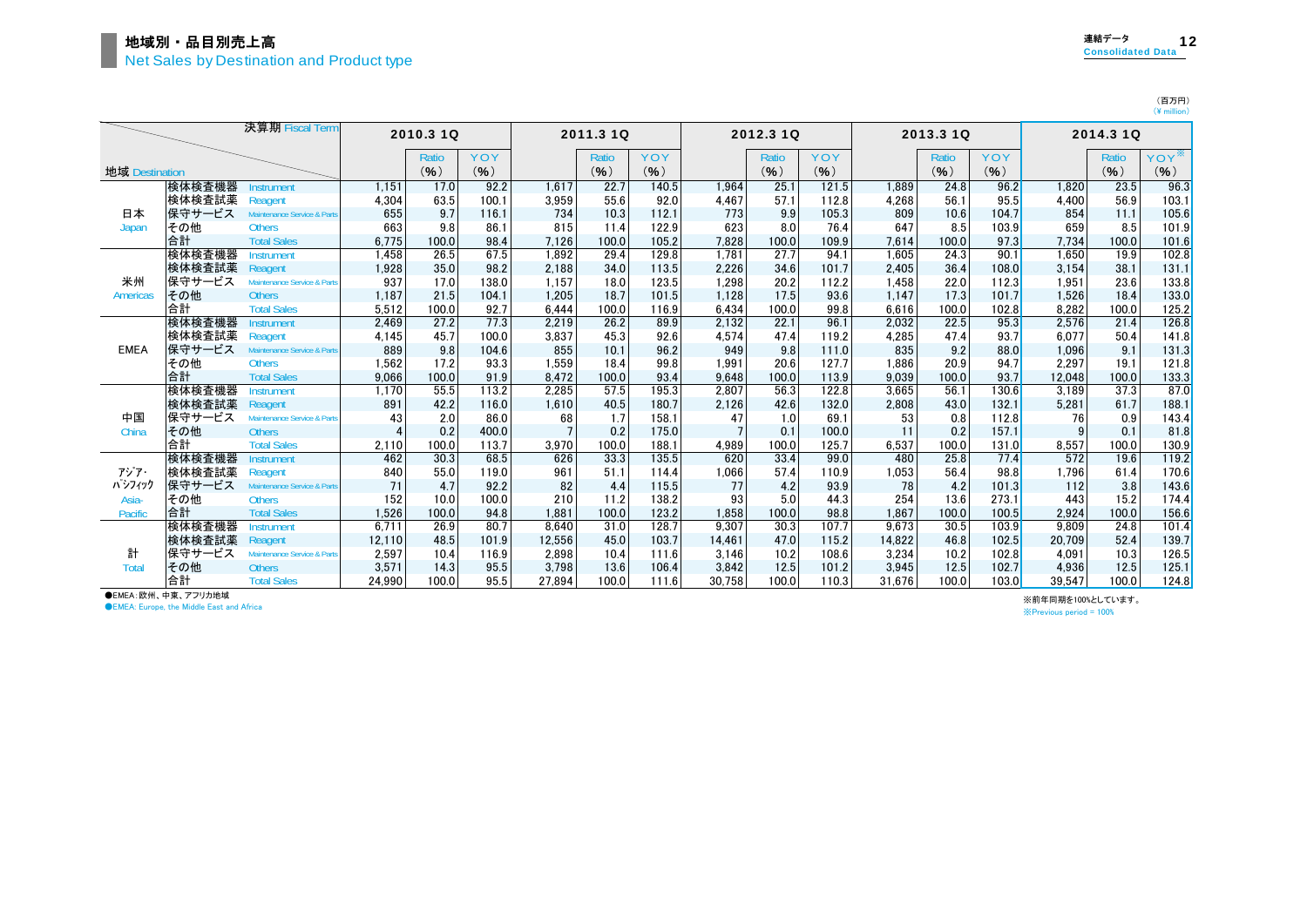# Net Sales and Operating Income (Loss) by Geographical Region (Net Sales and Operating Income (Loss) of Subsidiaries in the Region) [1st Quarter]

|                |                         |                           |                 |           |       |                |                          |                  |                 |           |       |                   |           |       |                 |           |         | (¥ million)               |
|----------------|-------------------------|---------------------------|-----------------|-----------|-------|----------------|--------------------------|------------------|-----------------|-----------|-------|-------------------|-----------|-------|-----------------|-----------|---------|---------------------------|
|                |                         | 決算期 Fiscal Term           |                 | 2010.3 1Q |       |                | 2011.3 1Q                |                  |                 | 2012.3 1Q |       |                   | 2013.3 1Q |       |                 | 2014.3 1Q |         | 2014.3 通期予想<br>(Forecast) |
|                |                         |                           |                 | Ratio     | YOY   |                | Ratio                    | YOY              |                 | Ratio     | YOY   |                   | Ratio     | YOY   |                 | Ratio     | $YOY^*$ |                           |
|                | 所在地 Geographical Region |                           |                 | (%)       | (%)   |                | (%)                      | (%)              |                 | (9)       | (%)   |                   | (%)       | (%)   |                 | (%)       | (%)     |                           |
|                | 外部売上高                   | <b>Sales to Customers</b> | 7,226           | 54.2      | 98.7  | 7.695          | 50.7                     | 106.5            | 8.470           | 48.5      | 110.1 | 8.195             | 49.0      | 96.8  | 7.822           | 37.8      | 95.4    | 43,200                    |
|                | 内部売上高                   | Intra-area Transfer       | 6.102           | 45.8      | 77.3  | 7.471          | 49.3                     | 122.4            | 9.005           | 51.5      | 120.5 | 8.520             | 51.0      | 94.6  | 12.891          | 62.2      | 151.3   | 57,200                    |
| 日本             | 売上高 計                   | <b>Total Sales</b>        | 13,329          | 100.0     | 87.6  | 15,166         | 100.0                    | 113.8            | 17,475          | 100.0     | 115.2 | 16,715            | 100.0     | 95.7  | 20,714          | 100.0     | 123.9   | 100,400                   |
| Japan          | 営業費用                    | <b>Operating Expenses</b> | 13,800          | 103.5     | 95.3  | 14,741         | 97.2                     | 106.8            | 16,425          | 94.0      | 111.4 | 15,944            | 95.4      | 97.1  | 18,165          | 87.7      | 113.9   | 83,000                    |
|                | 営業利益                    | <b>Operating Income</b>   | $\triangle$ 470 |           |       | 425            | 2.8                      | $\triangle$ 90.4 | 1.050           | 6.0       | 247.1 | 771               | 4.6       | 73.4  | 2.549           | 12.3      | 330.6   | 17,400                    |
|                | 外部売上高                   | <b>Sales to Customers</b> | 5.495           | 100.0     | 92.6  | 6.328          | 100.0                    | 115.1            | 6.212           | 100.0     | 98.2  | 6.439             | 100.0     | 103.7 | 8.171           | 100.0     | 126.9   | 38,600                    |
|                | 内部売上高                   | Intra-area Transfer       |                 |           |       |                |                          |                  |                 |           |       |                   |           |       | $\overline{2}$  | 0.0       | 0.0     |                           |
| 米州             | 売上高 計                   | <b>Total Sales</b>        | 5.496           | 100.0     | 92.6  | 6.328          | 100.0                    | 115.1            | 6.213           | 100.0     | 98.2  | 6.440             | 100.0     | 103.7 | 8.173           | 100.0     | 126.9   | 38,600                    |
| Americas       | 営業費用                    | <b>Operating Expenses</b> | 5,232           | 95.2      | 91.5  | 5,643          | 89.2                     | 107.9            | 5,753           | 92.6      | 101.9 | 6,075             | 94.3      | 105.6 | 7,825           | 95.7      | 128.8   | 36,100                    |
|                | 営業利益                    | <b>Operating Income</b>   | 263             | 4.8       | 122.9 | 685            | 10.8                     | 260.2            | 459             | 7.4       | 67.0  | 364               | 5.7       | 79.3  | 347             | 4.3       | 95.3    | 2,500                     |
|                | 外部売上高                   | <b>Sales to Customers</b> | 9,046           | 98.3      | 91.9  | 8.470          | 99.2                     | 93.6             | 9.604           | 98.8      | 113.4 | 8,960             | 99.0      | 93.3  | 12.063          | 98.3      | 134.6   | 47,600                    |
|                | 内部売上高                   | Intra-area Transfer       | 153             | 1.7       | 98.1  | 69             | 0.8                      | 45.1             | 120             | 1.2       | 173.9 | 86                | 1.0       | 71.7  | 211             | 1.7       | 245.3   | 600                       |
| <b>EMEA</b>    | 売上高 計                   | <b>Total Sales</b>        | 9,200           | 100.0     | 92.0  | 8.540          | 100.0                    | 92.8             | 9,725           | 100.0     | 113.9 | 9.046             | 100.0     | 93.0  | 12,274          | 100.0     | 135.7   | 48,200                    |
|                | 営業費用                    | <b>Operating Expenses</b> | 8,005           | 87.0      | 93.1  | 7,327          | 85.8                     | 91.5             | 8.390           | 86.3      | 114.5 | 7.757             | 85.7      | 92.5  | 10.100          | 82.3      | 130.2   | 41,100                    |
|                | 営業利益                    | Operating Income          | 1,195           | 13.0      | 85.3  | 1,212          | 14.2                     | 101.5            | 1,334           | 13.7      | 110.1 | 1,289             | 14.3      | 96.6  | 2,173           | 17.7      | 168.6   | 7,100                     |
|                | 外部売上高                   | <b>Sales to Customers</b> | 2.110           | 100.0     | 113.7 | 3.970          | 100.0                    | 188.1            | 4.989           | 100.0     | 125.7 | 6,536             | 100.0     | 131.0 | 8,555           | 100.0     | 130.9   | 32,200                    |
|                | 内部売上高                   | Intra-area Transfer       |                 | 0.0       | 100.0 |                |                          | 100.0            |                 |           |       |                   |           |       |                 |           | 100.0   |                           |
| 中国             | 売上高 計                   | <b>Total Sales</b>        | 2,111           | 100.0     | 113.7 | 3.972          | 100.0                    | 188.2            | 4.990           | 100.0     | 125.6 | 6,537             | 100.0     | 131.0 | 8.556           | 100.0     | 130.9   | 32,200                    |
| China          | 営業費用                    | <b>Operating Expenses</b> | 1,628           | 77.1      | 98.1  | 3,045          | 76.7                     | 187.0            | 4,038           | 80.9      | 132.6 | 5,464             | 83.6      | 135.3 | 7,594           | 88.8      | 139.0   | 29,200                    |
|                | 営業利益                    | <b>Operating Income</b>   | 483             | 22.9      | 246.4 | 926            | 23.3                     | 191.6            | 951             | 19.1      | 102.7 | 1,073             | 16.4      | 112.8 | 961             | 11.2      | 89.6    | 3,000                     |
|                | 外部売上高                   | <b>Sales to Customers</b> | 1.110           | 97.8      | 92.3  | 1,429          | 97.5                     | 128.7            | 1,482           | 97.5      | 103.7 | 1,544             | 97.9      | 104.2 | 2.934           | 98.6      | 190.0   | 13,400                    |
| アジア・           | 内部売上高                   | Intra-area Transfer       | 25              | 2.2       | 50.0  | 36             | 2.5                      | 144.0            | 37              | 2.5       | 102.8 | 32                | 2.1       | 86.5  | 41              | 1.4       | 128.1   | 100                       |
| パシフィック         | 売上高 計                   | <b>Total Sales</b>        | 1,135           | 100.0     | 90.6  | 1.465          | 100.0                    | 129.1            | 1,519           | 100.0     | 103.7 | 1,577             | 100.0     | 103.8 | 2.976           | 100.0     | 188.7   | 13,500                    |
| Asia-          | 営業費用                    | <b>Operating Expenses</b> | 967             | 85.2      | 92.6  | 1,271          | 86.7                     | 131.4            | 1.479           | 97.4      | 116.4 | 1,536             | 97.4      | 103.9 | 2,634           | 88.5      | 171.5   | 12,900                    |
| <b>Pacific</b> | 営業利益                    | Operating Income          | 168             | 14.8      | 80.8  | 194            | 13.3                     | 115.6            | 40              | 2.6       | 20.6  | 41                | 2.6       | 102.5 | 341             | 11.5      | 831.7   | 600                       |
|                | 外部売上高                   | <b>Sales to Customers</b> | 24,990          | 79.9      | 95.5  | 27,894         | 78.6                     | 111.6            | 30,758          | 77.0      | 110.3 | 31,676            | 78.6      | 103.0 | 39,547          | 75.0      | 124.8   | 175,000                   |
|                | 内部売上高                   | Intra-area Transfer       | 6,283           | 20.1      | 77.6  | 7,580          | 21.4                     | 120.6            | 9.165           | 23.0      | 120.9 | 8.642             | 21.4      | 94.3  | 13.147          | 25.0      | 152.1   | 57.900                    |
| 計              | 売上高 計                   | <b>Total Sales</b>        | 31,274          | 100.0     | 91.3  | 35,474         | 100.0                    | 113.4            | 39.924          | 100.0     | 112.5 | 40,318            | 100.0     | 101.0 | 52.695          | 100.0     | 130.7   | 232,900                   |
| <b>Total</b>   | 営業費用                    | <b>Operating Expenses</b> | 29,634          | 94.8      | 94.1  | 32,029         | 90.3                     | 108.1            | 36.088          | 90.4      | 112.7 | 36,777            | 91.2      | 101.9 | 46,321          | 87.9      | 126.0   | 202,300                   |
|                | 営業利益                    | <b>Operating Income</b>   | 1.639           | 5.2       | 59.4  | 3,445          | 9.7                      | 210.2            | 3.835           | 9.6       | 111.3 | 3,540             | 8.8       | 92.3  | 6,374           | 12.1      | 180.1   | 30,600                    |
|                | 外部売上高                   | <b>Sales to Customers</b> |                 |           |       |                |                          |                  |                 |           |       |                   |           |       |                 |           |         |                           |
| 消去/            | 内部売上高                   | Intra-area Transfer       | $\Delta$ 6,283  |           |       | $\Delta$ 7.580 |                          |                  | $\Delta$ 9.165  |           |       | $\Delta$ 8.642    |           |       | $\Delta$ 13.147 |           |         | $\Delta$ 57,900           |
| 全社             | 売上高 計                   | <b>Total Sales</b>        | $\Delta$ 6,283  |           |       | $\Delta$ 7,580 | $\overline{\phantom{0}}$ |                  | $\Delta$ 9.165  |           |       | $\triangle$ 8.642 |           |       | $\Delta$ 13.147 |           |         | $\Delta$ 57,900           |
| Eliminations/  | 営業費用                    | <b>Operating Expenses</b> | $\Delta$ 6,273  |           |       | $\Delta$ 7,510 |                          |                  | $\Delta$ 8,381  |           |       | $\Delta$ 9,184    |           |       | $\Delta$ 11,553 |           |         | $\Delta$ 57,300           |
| Corporate      | 営業利益                    | <b>Operating Income</b>   | $\Delta$ 10     |           |       | $\triangle 69$ |                          |                  | $\triangle$ 784 |           |       | 542               |           |       | $\Delta$ 1,593  |           |         | $\triangle$ 600           |
|                | 外部売上高                   | <b>Sales to Customers</b> | 24,990          | 100.0     | 95.5  | 27,894         | 100.0                    | 111.6            | 30.758          | 100.0     | 110.3 | 31.676            | 100.0     | 103.0 | 39,547          | 100.0     | 124.8   | 175,000                   |
|                | 内部売上高                   | Intra-area Transfer       |                 |           |       |                |                          |                  |                 |           |       |                   |           |       |                 |           |         |                           |
| 連結             | 売上高 計                   | <b>Total Sales</b>        | 24,990          | 100.0     | 95.5  | 27,894         | 100.0                    | 111.6            | 30.758          | 100.0     | 110.3 | 31.676            | 100.0     | 103.0 | 39.547          | 100.0     | 124.8   | 175,000                   |
| Consolidated   | 営業費用                    | <b>Operating Expenses</b> | 23,360          | 93.5      | 96.8  | 24,519         | 87.9                     | 105.0            | 27,707          | 90.1      | 113.0 | 27,593            | 87.1      | 99.6  | 34,767          | 87.9      | 126.0   | 145,000                   |
|                | 営業利益                    | <b>Operating Income</b>   | 1,629           | 6.5       | 81.0  | 3.375          | 12.1                     | 207.1            | 3.051           | 9.9       | 90.4  | 4.082             | 12.9      | 133.8 | 4.780           | 12.1      | 117.1   | 30,000                    |

●日本所在地には、モンゴル、アイデックス社向けなどの売上、利益を含みます。

●Sales and Operating Income in Japan include those to Mongolia, IDEXX and other countries.

●EMEA:欧州、中東、アフリカ地域

**OEMEA: Europe, the Middle East and Africa** 

●アジア・パシフィック所在地には、モンゴルの売上、利益を含みません。

● Sales in Asia Pacific exclude Mongolia.

※前年同期を100%としています。 ●通期予想は、2013年5月に公表したものです。

 $\&$  Previous period = 100%  $\bullet$  Business forecast was announced in May 2013.

(百万円)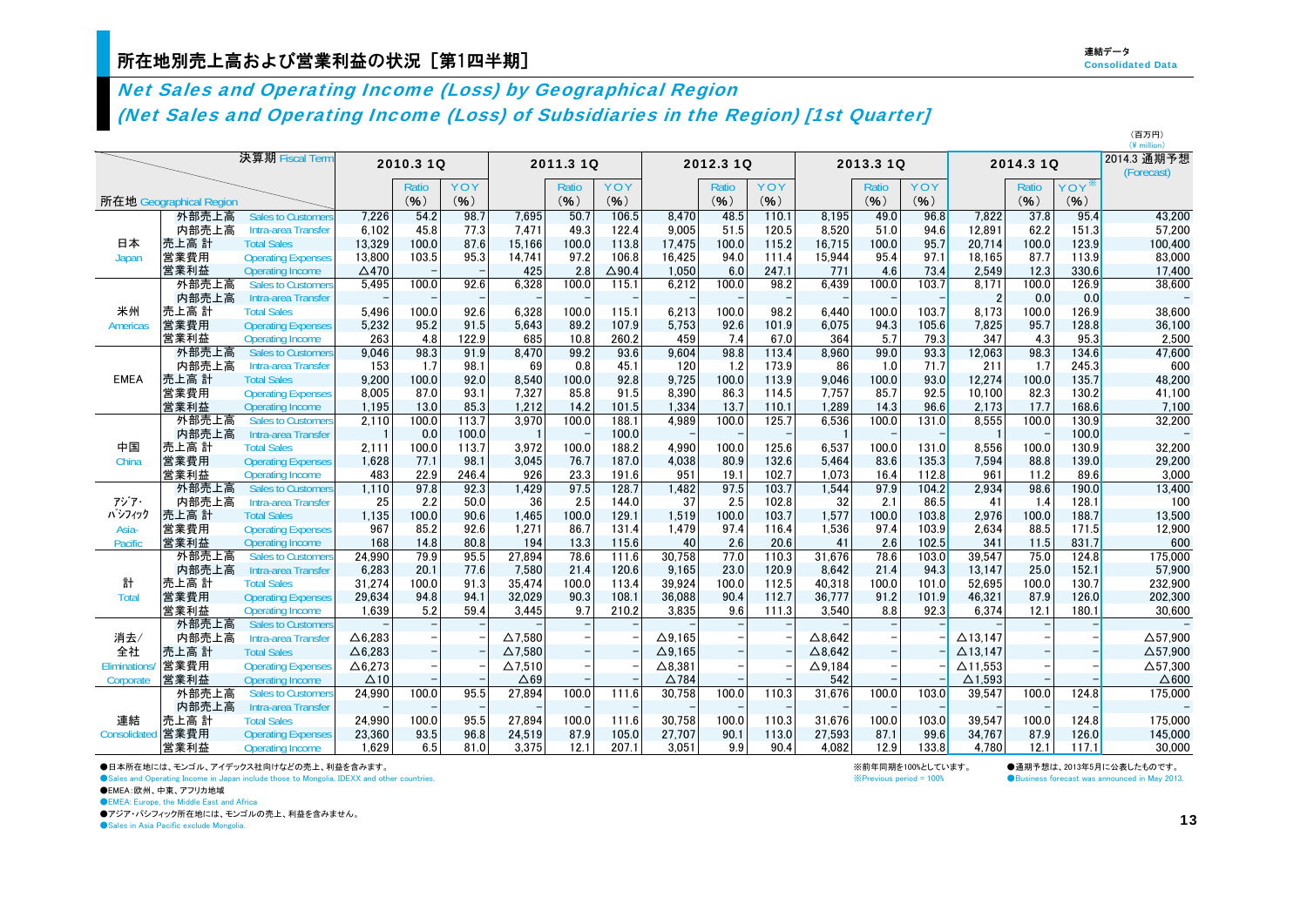## 単独データ Non-Consolidated Data

## 主要単独財務指標 [第1四半期]

# Non-Consolidated Financial Summary [1st Quarter]

| 項目 Item       |                                                          |       | 決算期 Fiscal Term | 2010.3 10       | 2011.3 10 | 2012.3 10 | 2013.3 10 | 2014.3 10              |
|---------------|----------------------------------------------------------|-------|-----------------|-----------------|-----------|-----------|-----------|------------------------|
| 売上高           | <b>Net Sales</b>                                         | (百万円) | $(*$ million)   | 13.152          | 14.921    | 17.199    | 16.535    | 20,456                 |
| 営業利益          | <b>Operating Income</b>                                  | (百万円) | $(*$ million)   | $\triangle$ 454 | 52        | 912       | 377       | 2,507                  |
| 経常利益          | Ordinary Income                                          | (百万円) | $(*$ million)   | 636             | 2.590     | 3.549     | 1.260     | 3,526                  |
| 当期純利益         | Net Income                                               | (百万円) | $(*$ million)   | 558             | 2.279     | 2.870     | 1.0761    | 2,493                  |
| 1株当たり配当金      | Cash Divdends per Share                                  | (H)   | $(\yen)$        |                 |           |           |           |                        |
| <うち1株当たり中間配当> | <interim cash="" dividends="" per="" share=""></interim> |       |                 |                 |           |           |           | $\langle 0.00 \rangle$ |
| 1株当たり当期純利益    | Net Income per Share                                     | (H)   | $(\yen)$        |                 |           |           |           |                        |
| 自己資本当期純利益率    | Return on Equity [ROE]                                   | (96)  |                 |                 |           |           |           |                        |
| 売上総利益率        | <b>Gross Profit per Net Sales</b>                        | (96)  |                 | 56.2            | 56.2      | 56.5      | 56.4      | 59.3                   |
| 売上高経常利益率      | <b>Ordinary Income per Net Sales</b>                     | (9/6) |                 | 17.4            | 17.4      | 20.6      | 7.6       | 17.2                   |
| 売上高当期純利益率     | Net Income per Net Sales                                 | (96)  |                 | 15.3            | 15.3      | 16.7      | 6.5       | 12.2                   |

| 項目 Item  |                                     |       | 決算期 Fiscal Term   | 2010.3 10 | 2011.3 10 | 2012.3 10 | 2013.3 10 | 2014.3 10         |
|----------|-------------------------------------|-------|-------------------|-----------|-----------|-----------|-----------|-------------------|
| 資本金      | <b>Capital Stock</b>                | (百万円) | $(Y$ million)     | 8.696     | 8.912     | 9.064     | 9.267     | 9.941             |
| 発行済株式数   | Number of Shares Issued             | (千株)  | (thousand shares) | 51.256.7  | 51.415.8  | 102.939.8 | 103.084.0 | 103.562.6         |
| 純資産      | <b>Net Assets</b>                   | (百万円) | $(*$ million)     | 73.622    | 77.079    | 81.356    | 83.973    | 91,988            |
| 総資産      | <b>Total Assets</b>                 | (百万円) | $(*$ million)     | 97.323    | 96.844    | 101.072   | 104.326   | 114.717           |
| 有利子負債    | <b>Interest-bearing Liabilities</b> | (百万円) | $(*$ million)     | 10.214    | 4.614     | 2,782     | 1.593     | 1.477 $\mathsf I$ |
| 自己資本比率   | <b>Equity Ratio</b>                 | (96)  |                   | 75.0      | 78.9      | 79.9      | 80.0      | 79.9              |
| 1株当たり純資産 | Net Assets per Share                | (円)   | $(*)$             | 1.426.10  | .489.42   | 786.24    | 811.33    | 887.48            |
| 従業員数     | <b>Number of Employees</b>          |       |                   | . 520     | ⊺686.،    | .744      | 1,851     | .903              |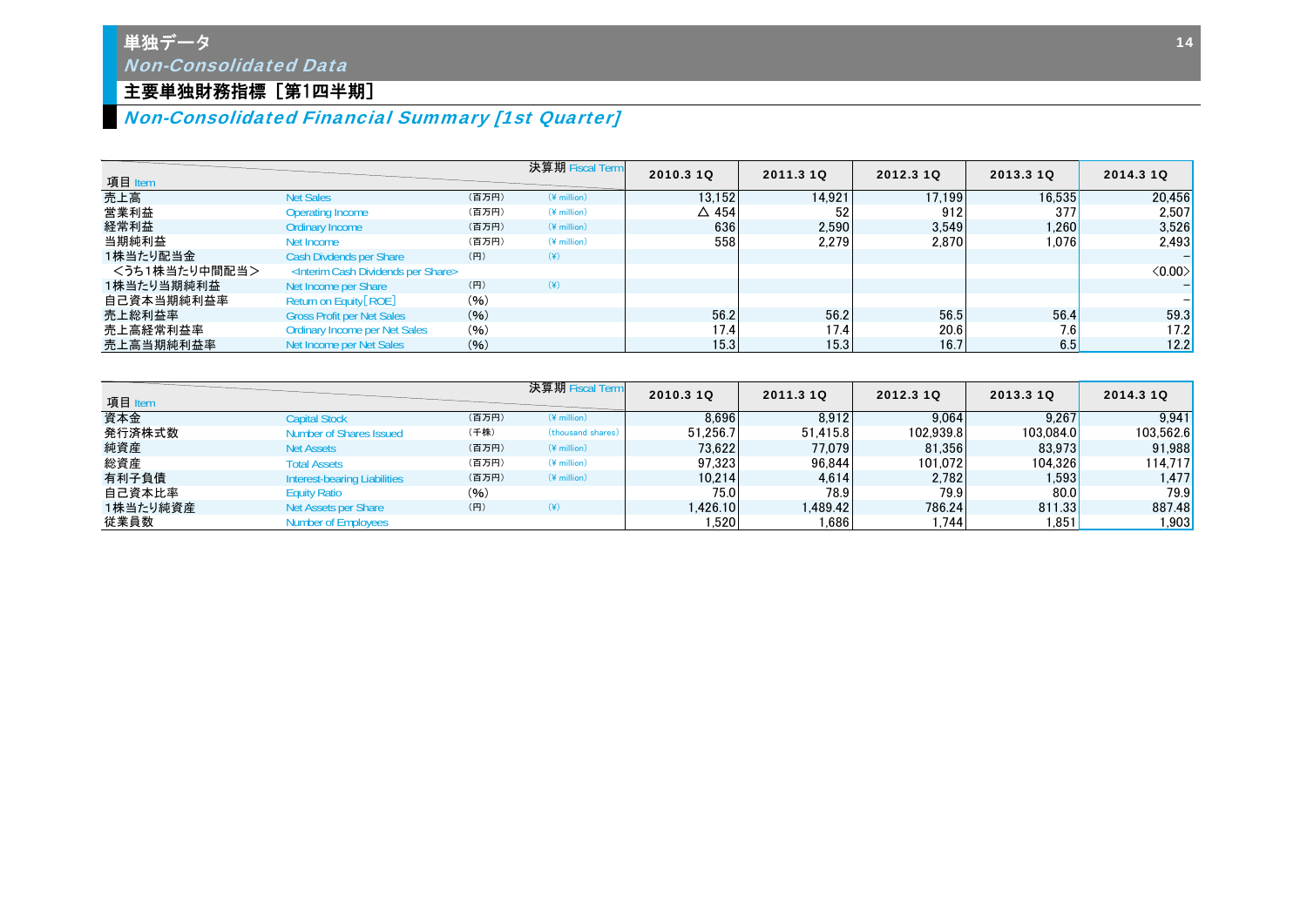## 株式情報

Stock Information

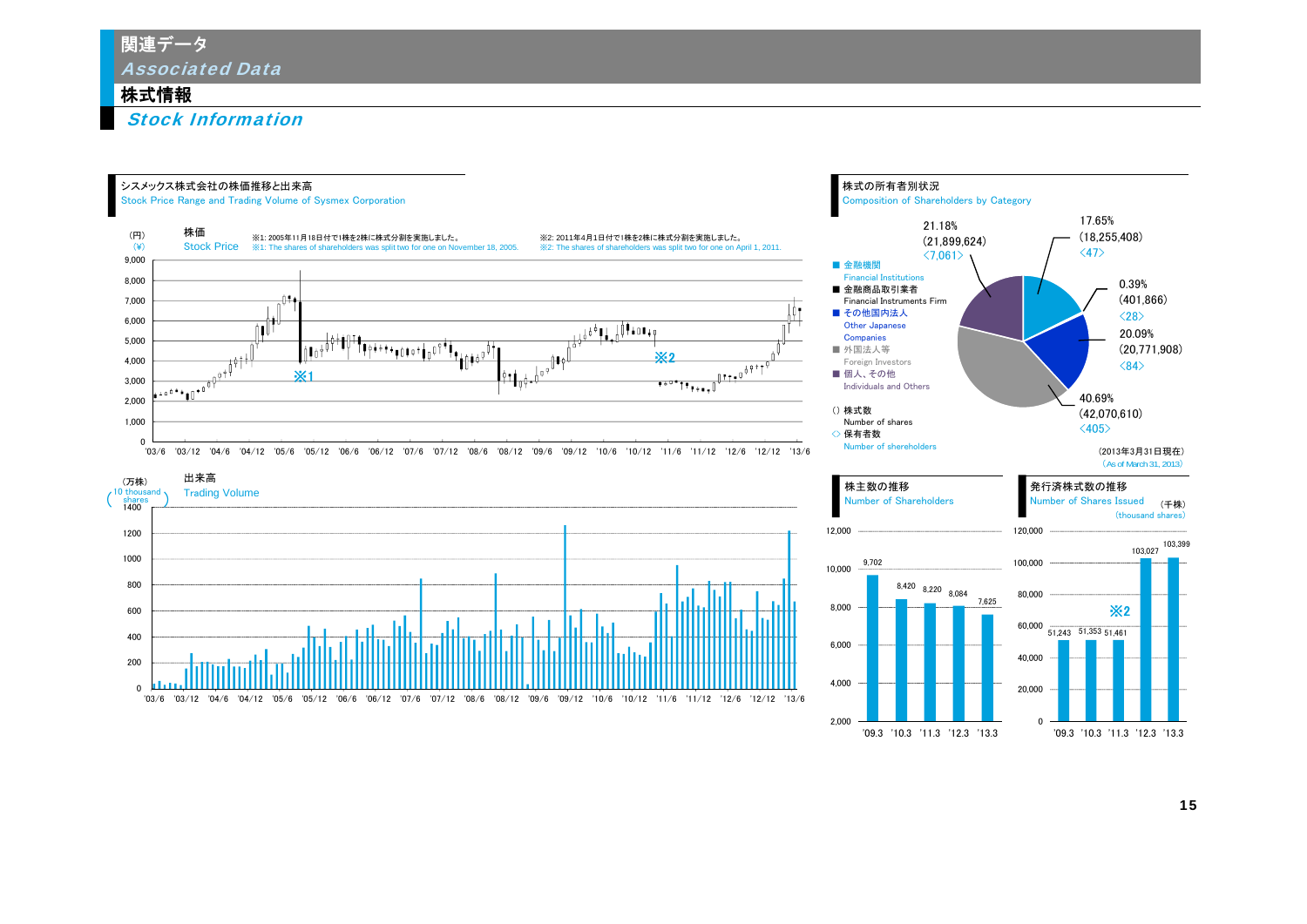| シスメックス株式会社<br><b>Sysmex Corporation</b>       |                                                                                                       | 主な事業内容                       | 開発·製造·販売·輸出入                                                                                                               |                                      | 臨床検査機器、検査用試薬ならびに関連ソフトウェアなどの                     |  |  |  |
|-----------------------------------------------|-------------------------------------------------------------------------------------------------------|------------------------------|----------------------------------------------------------------------------------------------------------------------------|--------------------------------------|-------------------------------------------------|--|--|--|
| 本社所在地<br>Address of Head Office               | 〒651-0073 兵庫県神戸市中央区脇浜海岸通1丁目5番1号<br>1-5-1, Wakinohama-Kaigandori, Chuo-ku, Kobe, Hyogo 651-0073, Japan | <b>Main Line of Business</b> | Development, manufacture, sales, import and export of diagnostics instruments and reagents, and related software           |                                      |                                                 |  |  |  |
| 電話番号 Telephone<br>A X Facsimile<br>F          | $(078)$ 265-0500<br>(代表)<br>$(078)$ 265-0524                                                          | 主な販売先                        | 国立病院、一般病院、大学、研究所、その他医療機関                                                                                                   |                                      |                                                 |  |  |  |
| 設立年月日<br>Date of Establishment                | 昭和43年2月20日<br>February 20, 1968                                                                       | <b>Customers</b>             | National and public hospitals, general hospitals,<br>and other medical institutions, universities, and research institutes |                                      |                                                 |  |  |  |
| 資本金<br>Paid-in Capital                        | (千円)<br>9.941.611<br>(¥ thousand)                                                                     |                              | 本社<br><b>Head Office</b>                                                                                                   | 仙台支店<br>Sendai Branch                | 新潟営業所<br>Niigata Sales Office                   |  |  |  |
|                                               | 2,222名 (単独/Non-Consolidated)<br>5.771名 (連結/Consolidated)                                              |                              | 東京支社<br><b>Tokyo Office</b>                                                                                                | 北関東支店<br>Kita Kanto Branch           | 千葉営業所<br>Chiba Sales Office                     |  |  |  |
| 従業員数<br><b>Number of Employees</b>            | ※嘱託及びパートタイマーなどを含む<br><b>XIncluding part-time employee</b>                                             |                              | テクノパーク<br>Technopark                                                                                                       | 東京支店<br><b>Tokyo Branch</b>          | 静岡営業所<br><b>Shizuoka Sales Office</b>           |  |  |  |
|                                               | 39.1 才<br>従業員平均年齢<br>average age<br>10.8 年<br>従業員平均勤続年数 average years of employment                   |                              | ソリューションセンター<br><b>Solution Center</b>                                                                                      | 名古屋支店<br>Nagoya Branch               | 金沢営業所<br>Kanazawa Sales Office                  |  |  |  |
| 発行済株式総数                                       | 103,562千株                                                                                             |                              | 加古川工場<br>Kakogawa Factory                                                                                                  | 大阪支店<br>Osaka Branch                 | 京都営業所<br><b>Kyoto Sales Office</b>              |  |  |  |
| Number of Shares Issued                       | (thousand shares)                                                                                     | 事業所<br><b>Offices</b>        | 研究開発センター<br><b>R&amp;D Center</b>                                                                                          | 広島支店<br>Hiroshima Branch             | 神戸営業所<br><b>Kobe Sales Office</b>               |  |  |  |
| 決算期<br><b>Settlement Day</b>                  | 3月31日<br>March 31                                                                                     |                              | タンパク質開発センター<br><b>Protein Development Center</b>                                                                           | 福岡支店<br>Fukuoka Branch               | 高松営業所<br><b>Takamatsu Sales Office</b>          |  |  |  |
|                                               |                                                                                                       |                              |                                                                                                                            | 札幌営業所<br><b>Sapporo Sales Office</b> | 岡山営業所<br>Okayama Sales Office                   |  |  |  |
| 上場市場<br><b>Stock Listings</b>                 | 東京証券取引所市場第一部<br><b>Tokyo Stock Exchange, First Section</b>                                            |                              |                                                                                                                            | 盛岡営業所<br>Morioka Sales Office        | 鹿児島営業所<br>Kagoshima Sales Office                |  |  |  |
| 証券コードNo.<br><b>Stock Exchange Code Number</b> | 6869                                                                                                  |                              |                                                                                                                            | 長野営業所<br>Nagano Sales Office         | 首都圏サービスセンター<br>Metropolitan Area Service Center |  |  |  |

(2013年6月30日現在) (As of June 30, 2013)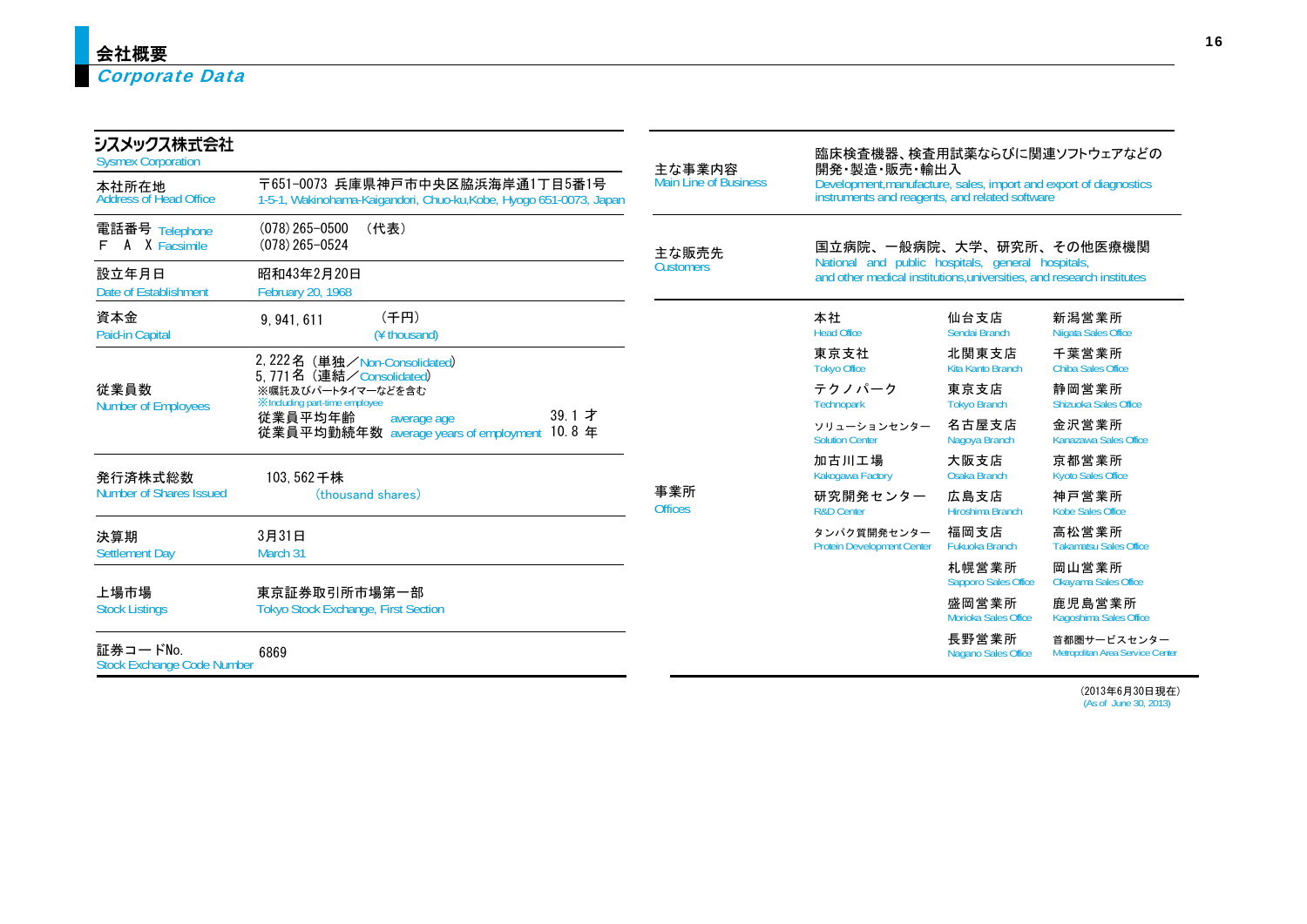# 連結子会社および関連会社

#### Consolidated Subsidiaries and Affiliates

(2013年6月30日現在) (As of June 30, 2013)

|                                             | 会社名<br><b>Corporate Name</b>               |          | 所在地<br>Location     | $(1, 10, 0)$ but to $00, 20, 10$<br>グループ出資比率<br><b>Equity Qwnership</b><br>by Group |
|---------------------------------------------|--------------------------------------------|----------|---------------------|-------------------------------------------------------------------------------------|
| シスメックス国際試薬株式会社                              | Sysmex International Reagents Co., Ltd.    | 日本       | Japan               | 100                                                                                 |
| シスメックスRA株式会社                                | Sysmex RA Co., Ltd.                        | 日本       | Japan               | 100                                                                                 |
| シスメックスメディカ株式会社                              | Sysmex Medica Co., Ltd.                    | 日本       | Japan               | 100                                                                                 |
| シスメックスTMC株式会社                               | Sysmex TMC Co., Ltd.                       | 日本       | Japan               | 100                                                                                 |
| シスメックスCNA株式会社                               | Sysmex CNA Co., Ltd.                       | 日本       | Japan               | 100                                                                                 |
| シスメックスビジネスサポート株式会社                          | Sysmex Business Support Co., Ltd.          | 日本       | Japan               | 100                                                                                 |
| シスメックス・ビオメリュー株式会社*                          | Sysmex bioMérieux Co., Ltd.*               | 日本       | Japan               | 34                                                                                  |
| KIFMEC特定目的会社*                               | KIFMEC Specific Purpose Co.*               | 日本       | Japan               | 44.2                                                                                |
| Sysmex America, Inc.                        |                                            | 米国       | U.S.A.              | 100                                                                                 |
| Sysmex Reagents America, Inc.               |                                            | 米国       | U.S.A.              | 100                                                                                 |
| Sysmex Canada, Inc.                         |                                            | カナダ      | Canada              | 100                                                                                 |
| Sysmex do Brasil Industria e Comercio Ltda. |                                            | ブラジル     | <b>Brazil</b>       | 100                                                                                 |
| Sysmex Europe GmbH                          |                                            | ドイツ      | Germany             | 100                                                                                 |
| Sysmex Deutschland GmbH                     |                                            | ドイツ      | Germany             | 100                                                                                 |
| Sysmex UK Limited                           |                                            | 英国       | U.K.                | 100                                                                                 |
| Sysmex France S.A.S.                        |                                            | フランス     | France              | 100                                                                                 |
| Sysmex Espana S.L.                          |                                            | スペイン     | Spain               | 100                                                                                 |
| Sysmex Polska Sp.z o.o.                     |                                            | ポーランド    | Poland              | 100                                                                                 |
| Sysmex Middle East FZ-LLC                   |                                            | アラブ首長国連邦 | <b>UAE</b>          | 100                                                                                 |
| Sysmex South Africa (Pty) Ltd.              |                                            | 南アフリカ    | <b>South Africa</b> | 100                                                                                 |
| 他10社                                        |                                            |          |                     |                                                                                     |
| 希森美康医用電子(上海)有限公司                            | Sysmex Shanghai Ltd.                       | 中国       | China               | 100                                                                                 |
| 済南希森美康医用電子有限公司                              | Jinan Sysmex Medical Electronics Co., Ltd. | 中国       | China               | 100                                                                                 |
| 希森美康香港有限公司                                  | <b>Sysmex Hong Kong Limited</b>            | 中国       | China               | 100                                                                                 |
| 希森美康生物科技(無錫)有限公司                            | Sysmex Wuxi Co., Ltd.                      | 中国       | China               | 100                                                                                 |
| Sysmex Asia Pacific Pte Ltd.                |                                            | シンガポール   | Singapore           | 100                                                                                 |
| Sysmex (Malaysia) Sdn Bhd                   |                                            | マレーシア    | Malaysia            | 100                                                                                 |
| Sysmex (Thailand) Co., Ltd.                 |                                            | タイ       | <b>Thailand</b>     | 100                                                                                 |
| PT. Sysmex Indnesia                         |                                            | インドネシア   | Indonesia           | 100                                                                                 |
| Sysmex Vietnam Company Limited              |                                            | ベトナム     | Vietnam             | 100                                                                                 |
| Sysmex Transasia Services Pvt. Ltd.         |                                            | インド      | India               | 51                                                                                  |
| Sysmex TAIWAN Co., Ltd.                     |                                            | 台湾       | <b>Taiwan</b>       | 100                                                                                 |
| Sysmex New Zealand Limited                  |                                            | ニュージーランド | <b>New Zealand</b>  | 100                                                                                 |
| 他3社                                         |                                            |          |                     |                                                                                     |
|                                             |                                            | *持分法適用会社 |                     |                                                                                     |

Company under the application of the equity method